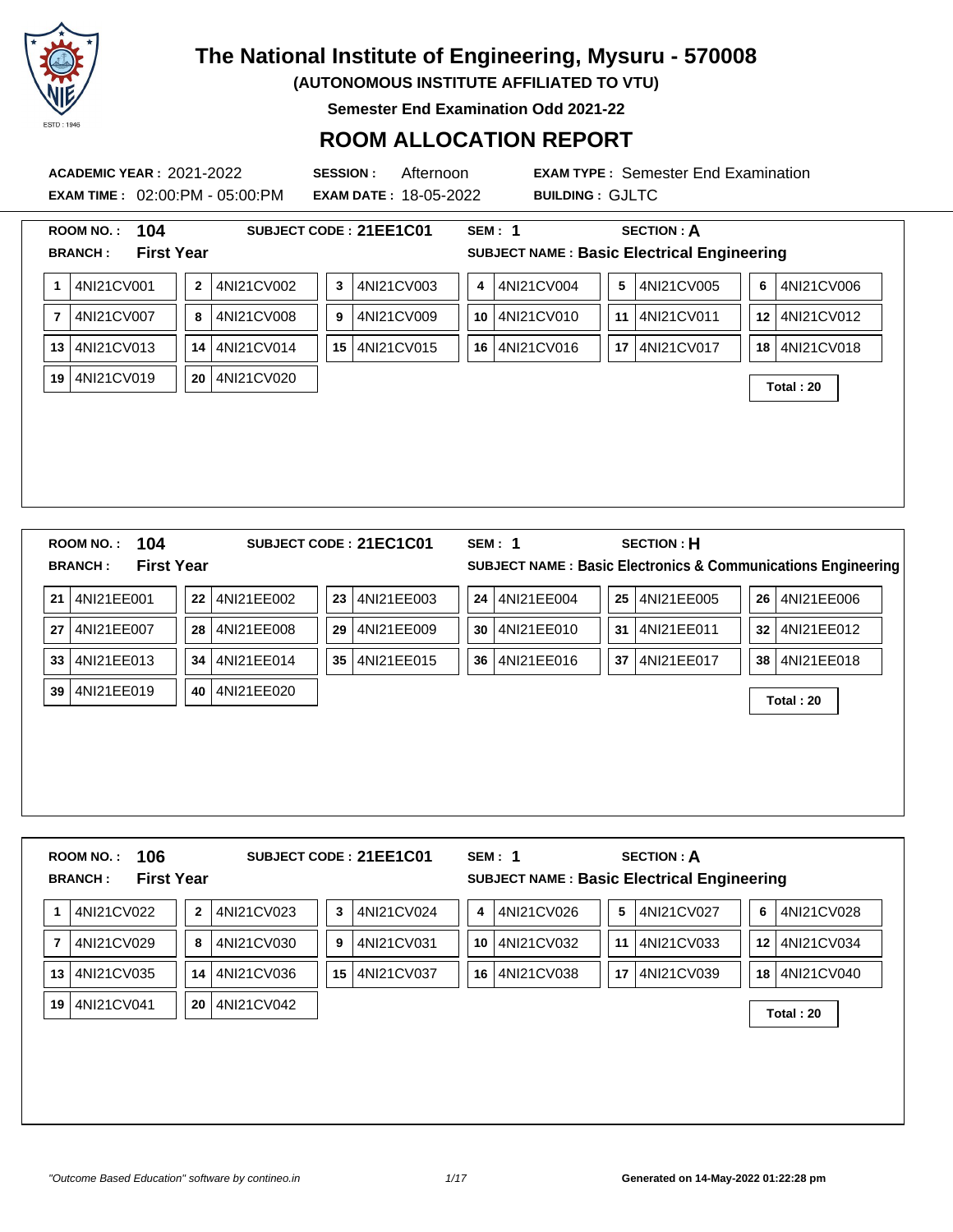

**(AUTONOMOUS INSTITUTE AFFILIATED TO VTU)**

**Semester End Examination Odd 2021-22**

### **ROOM ALLOCATION REPORT**

**ACADEMIC YEAR :** 2021-2022 **SESSION :** Afternoon **EXAM TYPE :** Semester End Examination **EXAM TIME :** 02:00:PM - 05:00:PM **EXAM DATE :** 18-05-2022 **BUILDING :** GJLTC **ROOM NO. : 106 SUBJECT CODE : 21EC1C01 SEM : 1 SECTION : H BRANCH : First Year SUBJECT NAME : Basic Electronics & Communications Engineering 21** 4NI21EE021 **22** 4NI21EE022 **23** 4NI21EE023 **24** 4NI21EE024 **25** 4NI21EE025 **26** 4NI21EE026 **27** 4NI21EE027 **28** 4NI21EE028 **29** 4NI21EE029 **30** 4NI21EE030 **31** 4NI21EE031 **32** 4NI21EE032 **33** 4NI21EE033 **34** 4NI21EE034 **35** 4NI21EE035 **36** 4NI21EE036 **37** 4NI21EE037 **38** 4NI21EE038 **<sup>39</sup>** 4NI21EE039 **<sup>40</sup>** 4NI21EE040 **Total : 20 ROOM NO. : 107 SUBJECT CODE : 21EE1C01 SEM : 1 SECTION : A BRANCH : First Year SUBJECT NAME : Basic Electrical Engineering 1** 4NI21CV043 **2** 4NI21CV044 **3** 4NI21CV045 **4** 4NI21CV046 **5** 4NI21CV047 **6** 4NI21CV048

| 4NI21CV103<br>4NI21CV105<br>4NI21CV104<br>4NI21CV106 <br>14<br>15 <sup>1</sup><br>16 l<br>13<br>Total: 16 | 4NI21CV049<br>7 | 4NI21CV050<br>8 | 4NI21CV052<br>9 | 10 4NI21CV053<br>11 | 4NI21CV055 | 12 4NI21CV056 |
|-----------------------------------------------------------------------------------------------------------|-----------------|-----------------|-----------------|---------------------|------------|---------------|
|                                                                                                           |                 |                 |                 |                     |            |               |
|                                                                                                           |                 |                 |                 |                     |            |               |
|                                                                                                           |                 |                 |                 |                     |            |               |
|                                                                                                           |                 |                 |                 |                     |            |               |
|                                                                                                           |                 |                 |                 |                     |            |               |
|                                                                                                           |                 |                 |                 |                     |            |               |

| 107<br><b>ROOM NO.:</b><br><b>First Year</b><br><b>BRANCH:</b> | SUBJECT CODE: 21EE1C01         | SEM: 1           | <b>SECTION: B</b><br>SUBJECT NAME : Basic Electrical Engineering |
|----------------------------------------------------------------|--------------------------------|------------------|------------------------------------------------------------------|
| 4NI21CV057<br>17<br>18                                         | 4NI21CV058<br>4NI21CV059<br>19 | 4NI21CV060<br>20 |                                                                  |
|                                                                |                                |                  | Total: 4                                                         |
|                                                                |                                |                  |                                                                  |
|                                                                |                                |                  |                                                                  |
|                                                                |                                |                  |                                                                  |
|                                                                |                                |                  |                                                                  |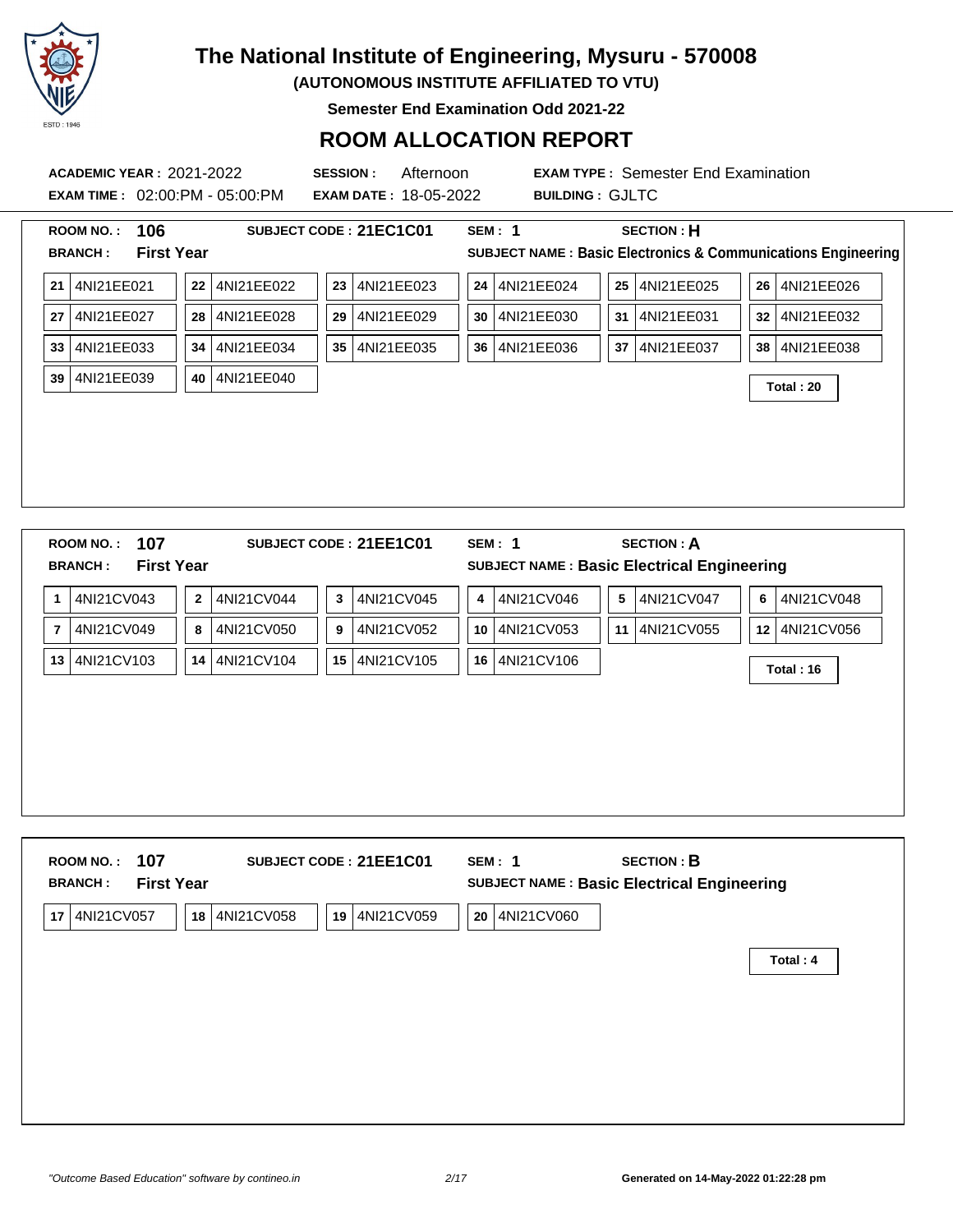

**(AUTONOMOUS INSTITUTE AFFILIATED TO VTU)**

**Semester End Examination Odd 2021-22**

| <b>ACADEMIC YEAR: 2021-2022</b><br><b>EXAM TIME : 02:00:PM - 05:00:PM</b> | <b>SESSION:</b><br><b>EXAM DATE: 18-05-2022</b> | Afternoon<br><b>EXAM TYPE: Semester End Examination</b><br><b>BUILDING: GJLTC</b>                             |
|---------------------------------------------------------------------------|-------------------------------------------------|---------------------------------------------------------------------------------------------------------------|
| 107<br><b>ROOM NO.:</b><br><b>First Year</b><br><b>BRANCH:</b>            | SUBJECT CODE: 21EC1C01                          | <b>SEM: 1</b><br><b>SECTION: H</b><br><b>SUBJECT NAME: Basic Electronics &amp; Communications Engineering</b> |
| 21 4NI21EE041<br>22 4NI21EE042                                            | 23 4NI21EE043                                   | 24 4NI21EE044<br>25 4NI21EE045<br>26 4NI21EE046                                                               |
| 4NI21EE047<br>4NI21EE048<br>28<br>27                                      | 29 4NI21EE049                                   | 30   4NI21EE050<br>31 4NI21EE051<br>32 4NI21EE052                                                             |
| 4NI21EE053<br>34   4NI21EE054<br>33                                       | 35   4NI21EE055                                 | 36   4NI21EE056<br>37   4NI21EE057<br>Total: 17                                                               |
|                                                                           |                                                 |                                                                                                               |
| 107<br><b>ROOM NO.:</b><br><b>First Year</b><br><b>BRANCH:</b>            | SUBJECT CODE: 21EC1C01                          | <b>SEM: 1</b><br>SECTION :  <br><b>SUBJECT NAME: Basic Electronics &amp; Communications Engineering</b>       |
| 38 4NI19EE092<br>39<br>4NI21EE058                                         | 40 4NI21EE059                                   |                                                                                                               |
|                                                                           |                                                 | Total: 3                                                                                                      |
|                                                                           |                                                 |                                                                                                               |

|                | 110<br><b>ROOM NO.:</b><br><b>First Year</b><br><b>BRANCH:</b> |                |            |    | SUBJECT CODE: 21EE1C01 |                 | SEM: 1<br>SUBJECT NAME : Basic Electrical Engineering |    | <b>SECTION: B</b> |    |            |
|----------------|----------------------------------------------------------------|----------------|------------|----|------------------------|-----------------|-------------------------------------------------------|----|-------------------|----|------------|
| -1             | 4NI21CV061                                                     | $\overline{2}$ | 4NI21CV062 | 3  | 4NI21CV063             | 4               | 4NI21CV065                                            | 5  | 4NI21CV067        | 6  | 4NI21CV068 |
| $\overline{7}$ | 4NI21CV069                                                     | 8              | 4NI21CV070 | 9  | 4NI21CV071             | 10 <sup>1</sup> | 4NI21CV072                                            | 11 | 4NI21CV073        | 12 | 4NI21CV074 |
| 13             | 4NI21CV075                                                     | 14             | 4NI21CV076 | 15 | 4NI21CV077             | 16              | 4NI21CV079                                            | 17 | 4NI21CV080        | 18 | 4NI21CV081 |
| 19             | 4NI21CV082                                                     | 20             | 4NI21CV083 |    |                        |                 |                                                       |    |                   |    | Total: 20  |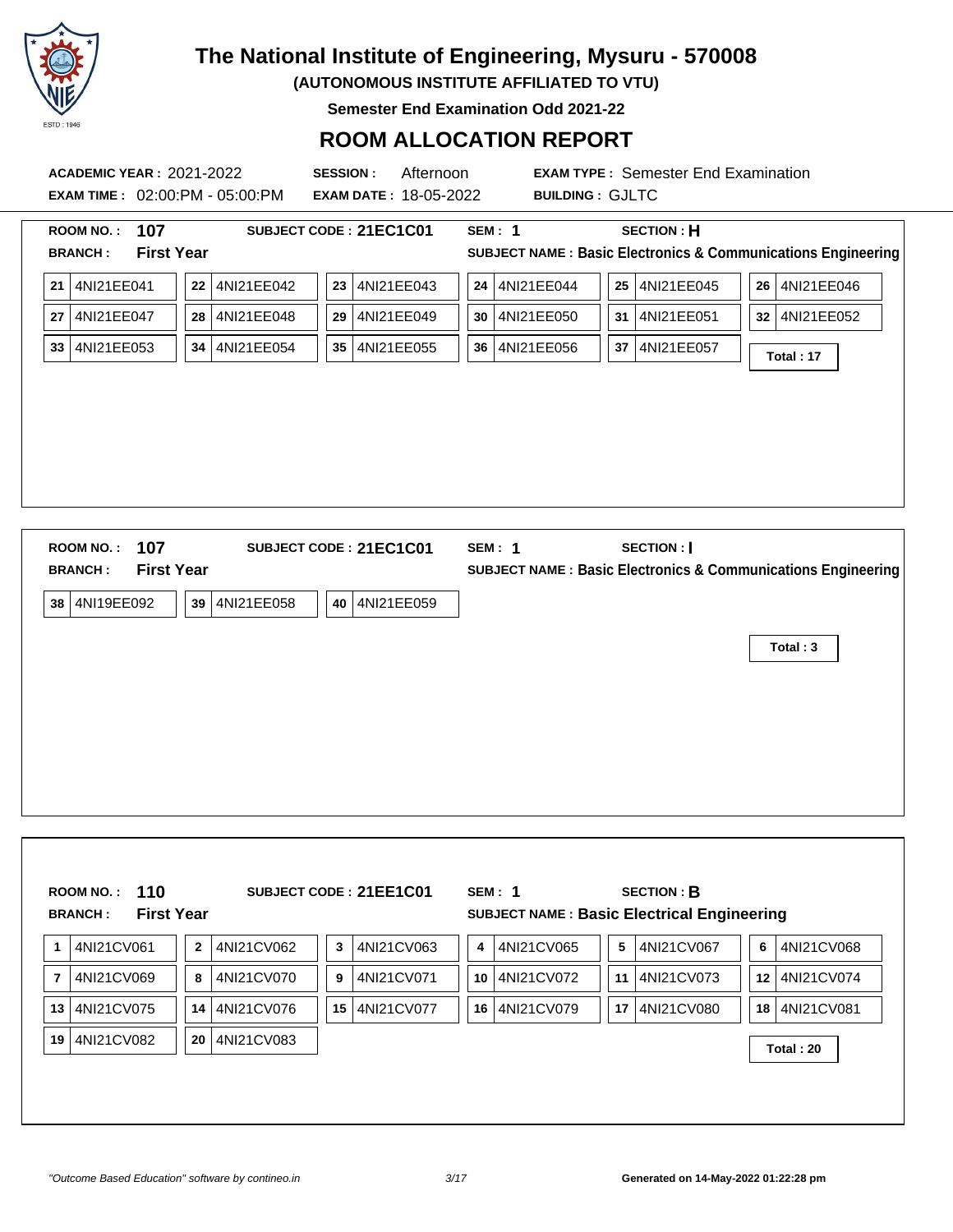

**(AUTONOMOUS INSTITUTE AFFILIATED TO VTU)**

**Semester End Examination Odd 2021-22**

### **ROOM ALLOCATION REPORT**

**ACADEMIC YEAR :** 2021-2022 **SESSION :** Afternoon **EXAM TYPE :** Semester End Examination **EXAM TIME :** 02:00:PM - 05:00:PM **EXAM DATE :** 18-05-2022 **BUILDING :** GJLTC **ROOM NO. : 110 SUBJECT CODE : 21EC1C01 SEM : 1 SECTION : I BRANCH : First Year SUBJECT NAME : Basic Electronics & Communications Engineering 21** 4NI21EE060 **22** 4NI21EE061 **23** 4NI21EE062 **24** 4NI21EE063 **25** 4NI21EE064 **26** 4NI21EE065 **27** 4NI21EE066 **28** 4NI21EE067 **29** 4NI21EE068 **30** 4NI21EE069 **31** 4NI21EE070 **32** 4NI21EE071 **33** 4NI21EE072 **34** 4NI21EE073 **35** 4NI21EE074 **36** 4NI21EE075 **37** 4NI21EE076 **38** 4NI21EE077 **<sup>39</sup>** 4NI21EE078 **<sup>40</sup>** 4NI21EE079 **Total : 20 ROOM NO. : 204 SUBJECT CODE : 21EE1C01 SEM : 1 SECTION : B BRANCH : First Year SUBJECT NAME : Basic Electrical Engineering 1** 4NI21CV085 **2** 4NI21CV086 **3** 4NI21CV087 **4** 4NI21CV088 **5** 4NI21CV089 **6** 4NI21CV091 **7** 4NI21CV092 **8** 4NI21CV093 **9** 4NI21CV094 **10** 4NI21CV095 **11** 4NI21CV096 **12** 4NI21CV097 **13** 4NI21CV098 **14** 4NI21CV099 **15** 4NI21CV100 **16** 4NI21CV101 **17** 4NI21CV102 **18** 4NI21CV107 **Total : 18**

| 204<br><b>ROOM NO.:</b><br><b>First Year</b><br><b>BRANCH:</b> | SUBJECT CODE: 21EE1C01 | <b>SEM: 1</b> | <b>SECTION: C</b><br>SUBJECT NAME : Basic Electrical Engineering |  |
|----------------------------------------------------------------|------------------------|---------------|------------------------------------------------------------------|--|
| 4NI21CS001<br>20<br>19                                         | 4NI21CS002             |               |                                                                  |  |
|                                                                |                        |               | Total: 2                                                         |  |
|                                                                |                        |               |                                                                  |  |
|                                                                |                        |               |                                                                  |  |
|                                                                |                        |               |                                                                  |  |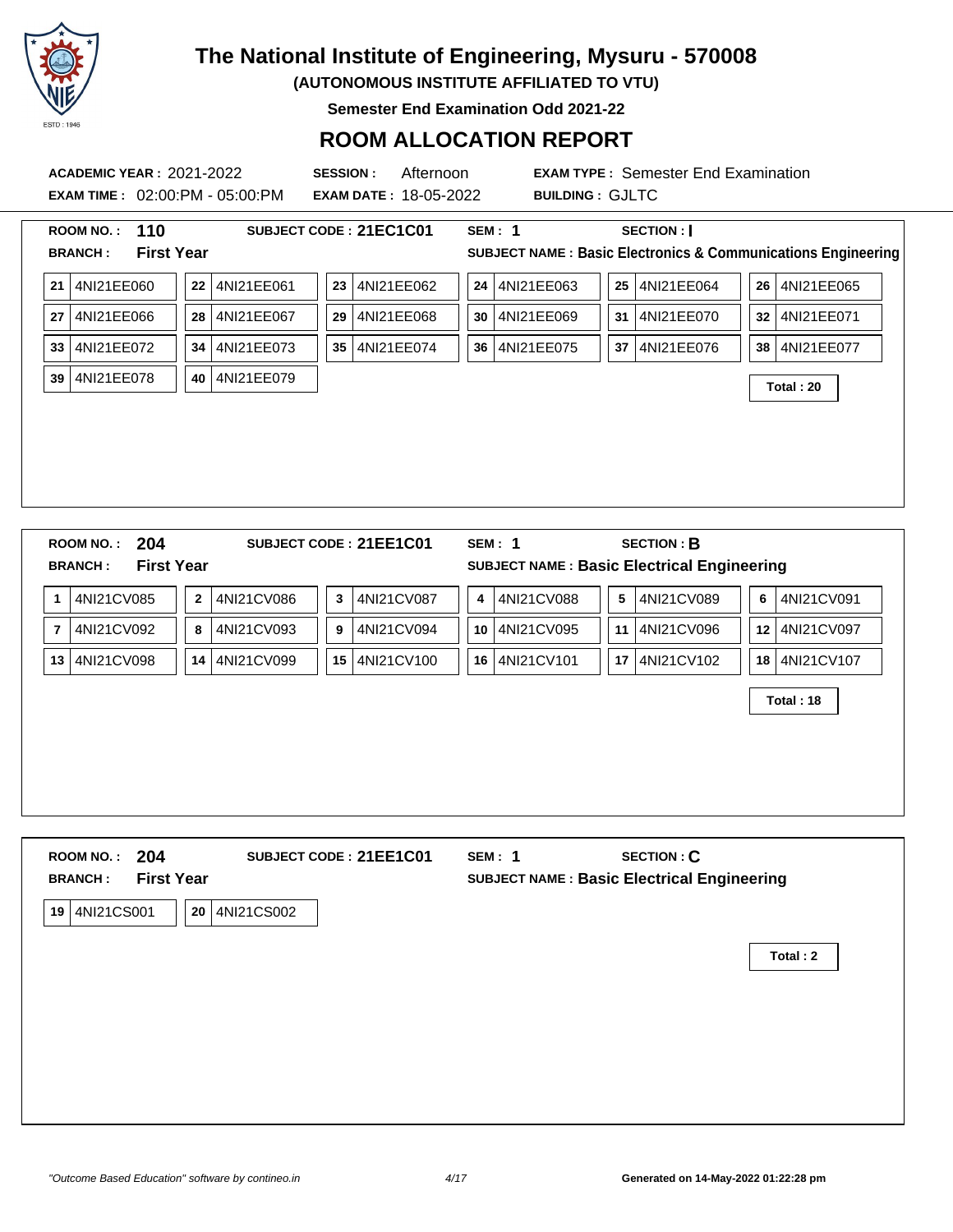

**(AUTONOMOUS INSTITUTE AFFILIATED TO VTU)**

**Semester End Examination Odd 2021-22**

| <b>ACADEMIC YEAR : 2021-2022</b><br><b>EXAM TIME: 02:00:PM - 05:00:PM</b> |                            | <b>SESSION:</b><br><b>EXAM DATE: 18-05-2022</b> | Afternoon<br><b>BUILDING: GJLTC</b> | <b>EXAM TYPE: Semester End Examination</b>                             |                                                                         |
|---------------------------------------------------------------------------|----------------------------|-------------------------------------------------|-------------------------------------|------------------------------------------------------------------------|-------------------------------------------------------------------------|
| ROOM NO.: 204                                                             |                            | SUBJECT CODE: 21EC1C01                          | <b>SEM: 1</b>                       | <b>SECTION:</b>                                                        |                                                                         |
| <b>First Year</b><br><b>BRANCH:</b>                                       |                            |                                                 |                                     |                                                                        | <b>SUBJECT NAME: Basic Electronics &amp; Communications Engineering</b> |
| 4NI21EE080<br>21                                                          | 22<br>4NI21EE081           | 4NI21EE082<br>23                                | 4NI21EE083<br>24                    | 25<br>4NI21EE084                                                       | 26 4NI21EE085                                                           |
| 27 4NI21EE086                                                             | 4NI21EE087<br>28           | 4NI21EE088<br>29                                | 4NI21EE089<br>30                    | 31   4NI21EE090                                                        | 32 4NI21EE091                                                           |
| 33 4NI21EE092                                                             | 4NI21EE093<br>34           | 4NI21EE094<br>35 <sub>1</sub>                   | 4NI21EE095<br>36                    | 37   4NI21EE096                                                        | 38   4NI21EE097                                                         |
| 39 4NI21EE098                                                             | 4NI21EE099<br>40           |                                                 |                                     |                                                                        | Total: 20                                                               |
|                                                                           |                            |                                                 |                                     |                                                                        |                                                                         |
|                                                                           |                            |                                                 |                                     |                                                                        |                                                                         |
|                                                                           |                            |                                                 |                                     |                                                                        |                                                                         |
|                                                                           |                            |                                                 |                                     |                                                                        |                                                                         |
|                                                                           |                            |                                                 |                                     |                                                                        |                                                                         |
| 205<br><b>ROOM NO.:</b><br><b>First Year</b><br><b>BRANCH:</b>            |                            | SUBJECT CODE: 21EE1C01                          | <b>SEM: 1</b>                       | <b>SECTION: C</b><br><b>SUBJECT NAME: Basic Electrical Engineering</b> |                                                                         |
| 4NI21CS003<br>1                                                           | 4NI21CS004<br>$\mathbf{2}$ | 4NI21CS005<br>3                                 | 4NI21CS006<br>4                     | 5<br>4NI21CS007                                                        | 4NI21CS008<br>6                                                         |
| 4NI21CS009<br>$\overline{7}$                                              | 4NI21CS010<br>8            | 4NI21CS011<br>9                                 | 4NI21CS012<br>10                    | 11 4NI21CS013                                                          | 12 4NI21CS014                                                           |
| 13 4NI21CS015                                                             | 4NI21CS016<br>14           | 15 4NI21CS017                                   | 4NI21CS018<br>16                    | 17 4NI21CS019                                                          | 18 4NI21CS020                                                           |
| 19 4NI21CS021                                                             | 20 4NI21CS022              |                                                 |                                     |                                                                        |                                                                         |
|                                                                           |                            |                                                 |                                     |                                                                        | Total: 20                                                               |
|                                                                           |                            |                                                 |                                     |                                                                        |                                                                         |
|                                                                           |                            |                                                 |                                     |                                                                        |                                                                         |

| ROOM NO.: 205<br><b>First Year</b><br><b>BRANCH:</b> | SUBJECT CODE: 21EC1C01         | SECTION :  <br>SEM: 1<br>SUBJECT NAME : Basic Electronics & Communications Engineering |
|------------------------------------------------------|--------------------------------|----------------------------------------------------------------------------------------|
| 4NI21EE100<br>22<br>21                               | 4NI21EE101<br>23<br>4NI21EE102 |                                                                                        |
|                                                      |                                | Total: 3                                                                               |
|                                                      |                                |                                                                                        |
|                                                      |                                |                                                                                        |
|                                                      |                                |                                                                                        |
|                                                      |                                |                                                                                        |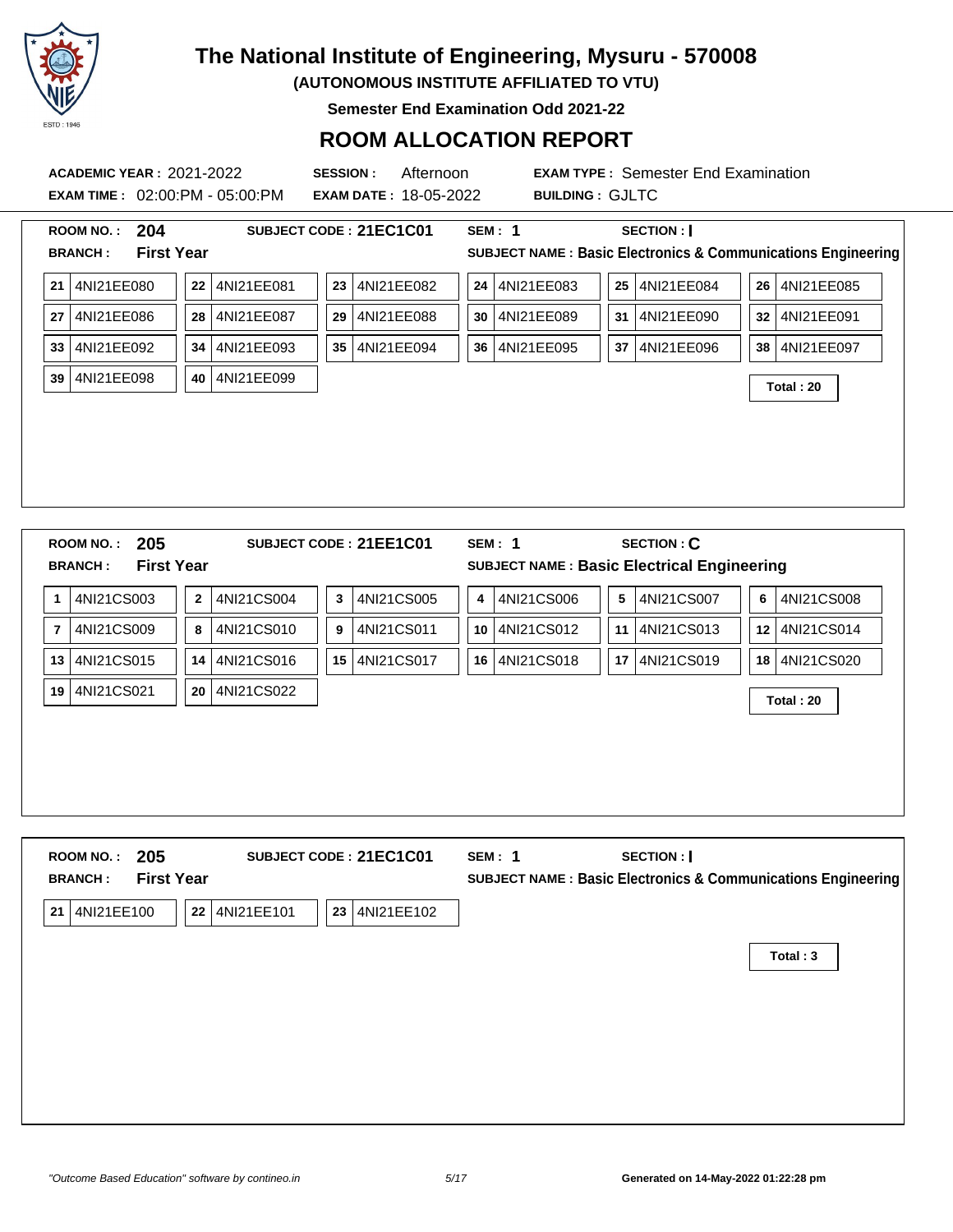

**(AUTONOMOUS INSTITUTE AFFILIATED TO VTU)**

**Semester End Examination Odd 2021-22**

### **ROOM ALLOCATION REPORT**

**ACADEMIC YEAR :** 2021-2022 **SESSION :** Afternoon **EXAM TYPE :** Semester End Examination **EXAM TIME :** 02:00:PM - 05:00:PM **EXAM DATE :** 18-05-2022 **BUILDING :** GJLTC

|                | 205<br><b>ROOM NO.:</b>                                        |             |               |    | SUBJECT CODE: 21EC1C01 |            | <b>SEM: 1</b> | <b>SECTION: J</b>                                                |                                                                         |
|----------------|----------------------------------------------------------------|-------------|---------------|----|------------------------|------------|---------------|------------------------------------------------------------------|-------------------------------------------------------------------------|
|                | <b>First Year</b><br><b>BRANCH:</b>                            |             |               |    |                        |            |               |                                                                  | <b>SUBJECT NAME: Basic Electronics &amp; Communications Engineering</b> |
| ${\bf 24}$     | 4NI21IS001                                                     | 25          | 4NI21IS002    | 26 | 4NI21IS003             | ${\bf 27}$ | 4NI21IS004    | 4NI21IS005<br>28                                                 | 4NI21IS006<br>29                                                        |
| 30             | 4NI21IS007                                                     | 31          | 4NI21IS008    | 32 | 4NI21IS009             | 33         | 4NI21IS010    | 4NI21IS011<br>34                                                 | 4NI21IS012<br>35                                                        |
| 36             | 4NI21IS013                                                     | 37          | 4NI21IS014    | 38 | 4NI21IS015             | 39         | 4NI21IS016    | 4NI21IS018<br>40                                                 | Total: 17                                                               |
|                |                                                                |             |               |    |                        |            |               |                                                                  |                                                                         |
|                |                                                                |             |               |    |                        |            |               |                                                                  |                                                                         |
|                |                                                                |             |               |    |                        |            |               |                                                                  |                                                                         |
|                |                                                                |             |               |    |                        |            |               |                                                                  |                                                                         |
|                |                                                                |             |               |    |                        |            |               |                                                                  |                                                                         |
|                |                                                                |             |               |    |                        |            |               |                                                                  |                                                                         |
|                | 206<br><b>ROOM NO.:</b><br><b>First Year</b><br><b>BRANCH:</b> |             |               |    | SUBJECT CODE: 21EE1C01 |            | <b>SEM: 1</b> | <b>SECTION: C</b><br>SUBJECT NAME : Basic Electrical Engineering |                                                                         |
|                |                                                                |             |               |    |                        |            |               |                                                                  |                                                                         |
| 1              | 4NI21CS023                                                     | $\mathbf 2$ | 4NI21CS024    | 3  | 4NI21CS025             | 4          | 4NI21CS026    | 5<br>4NI21CS027                                                  | 6<br>4NI21CS028                                                         |
| $\overline{7}$ | 4NI21CS029                                                     | 8           | 4NI21CS030    | 9  | 4NI21CS031             | 10         | 4NI21CS032    | 4NI21CS033<br>11                                                 | 4NI21CS034<br>12                                                        |
| 13             | 4NI21CS035                                                     | 14          | 4NI21CS036    | 15 | 4NI21CS037             | 16         | 4NI21CS038    | 4NI21CS039<br>17                                                 | 4NI21CS040<br>18                                                        |
| 19             | 4NI21CS041                                                     | 20          | 4NI21CS042    |    |                        |            |               |                                                                  | Total: 20                                                               |
|                |                                                                |             |               |    |                        |            |               |                                                                  |                                                                         |
|                |                                                                |             |               |    |                        |            |               |                                                                  |                                                                         |
|                |                                                                |             |               |    |                        |            |               |                                                                  |                                                                         |
|                |                                                                |             |               |    |                        |            |               |                                                                  |                                                                         |
|                |                                                                |             |               |    |                        |            |               |                                                                  |                                                                         |
|                | 206<br>ROOM NO.:<br><b>First Year</b><br><b>BRANCH:</b>        |             |               |    | SUBJECT CODE: 21EC1C01 |            | SEM: 1        | <b>SECTION: J</b>                                                | <b>SUBJECT NAME: Basic Electronics &amp; Communications Engineering</b> |
|                |                                                                |             |               |    |                        |            |               |                                                                  |                                                                         |
| 21             | 4NI21IS019                                                     | 22          | 4NI21IS020    | 23 | 4NI21IS021             | 24         | 4NI21IS022    | 25 4NI21IS023                                                    | 4NI21IS024<br>26                                                        |
|                | 27 4NI21IS025                                                  |             | 28 4NI21IS026 | 29 | 4NI21IS027             |            | 30 4NI21IS028 | 31 4NI21IS029                                                    | 32 4NI21IS030                                                           |

**33** 4NI21IS031 **34** 4NI21IS032 **35** 4NI21IS033 **36** 4NI21IS034 **37** 4NI21IS035 **38** 4NI21IS036

**<sup>39</sup>** 4NI21IS037 **<sup>40</sup>** 4NI21IS038 **Total : 20**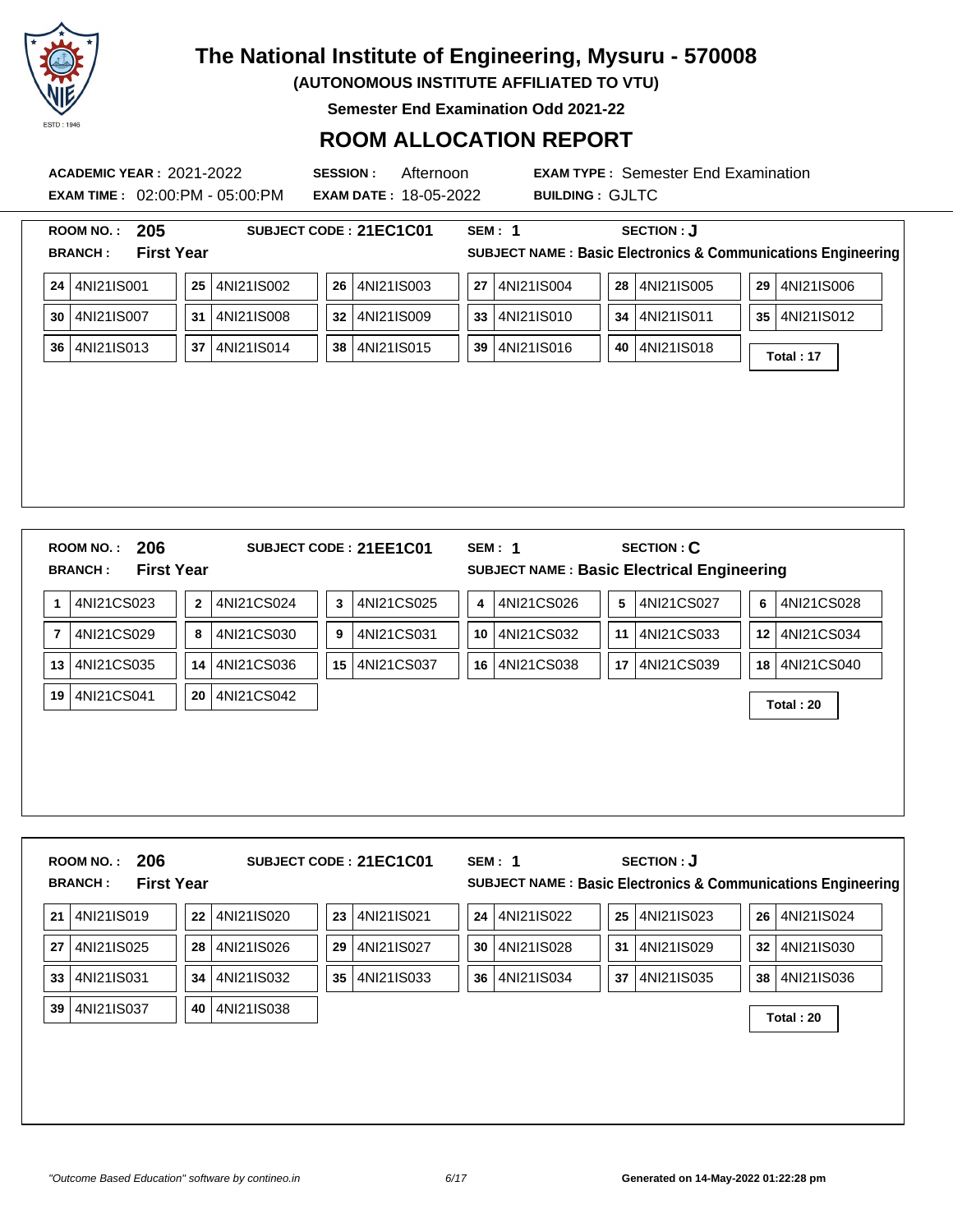

**(AUTONOMOUS INSTITUTE AFFILIATED TO VTU)**

**Semester End Examination Odd 2021-22**

### **ROOM ALLOCATION REPORT**

**EXAM TIME :** 02:00:PM - 05:00:PM **EXAM DATE :** 18-05-2022 **BUILDING :** GJLTC

**ACADEMIC YEAR :** 2021-2022 **SESSION :** Afternoon **EXAM TYPE :** Semester End Examination

|                | 207<br><b>ROOM NO.:</b>             |              |            | SUBJECT CODE: 21EE1C01        | <b>SEM: 1</b>    | <b>SECTION: C</b>                           |                                                                         |
|----------------|-------------------------------------|--------------|------------|-------------------------------|------------------|---------------------------------------------|-------------------------------------------------------------------------|
|                | <b>First Year</b><br><b>BRANCH:</b> |              |            |                               |                  | SUBJECT NAME : Basic Electrical Engineering |                                                                         |
| 1              | 4NI21CS043                          | $\mathbf{2}$ | 4NI21CS044 | 4NI21CS045<br>3               | 4NI21CS046<br>4  | $5\phantom{.0}$<br>4NI21CS047               | 4NI21CS048<br>6                                                         |
| $\overline{7}$ | 4NI21CS049                          | 8            | 4NI21CS050 | 4NI21CS051<br>9               | 4NI21CS052<br>10 | 4NI21CS053<br>11                            | 4NI21CS054<br>12 <sup>1</sup>                                           |
| 13             | 4NI21CS055                          | 14           | 4NI21CS056 | 15 4NI21CS057                 | 4NI21CS058<br>16 | 4NI21CS059<br>17 <sub>1</sub>               | 4NI21CS060<br>18 l                                                      |
| 19             | 4NI21CS061                          | 20           | 4NI21CS062 |                               |                  |                                             | Total: 20                                                               |
|                |                                     |              |            |                               |                  |                                             |                                                                         |
|                |                                     |              |            |                               |                  |                                             |                                                                         |
|                |                                     |              |            |                               |                  |                                             |                                                                         |
|                |                                     |              |            |                               |                  |                                             |                                                                         |
|                |                                     |              |            |                               |                  |                                             |                                                                         |
|                |                                     |              |            |                               |                  |                                             |                                                                         |
|                | 207<br><b>ROOM NO.:</b>             |              |            | SUBJECT CODE: 21EC1C01        | <b>SEM: 1</b>    | <b>SECTION: J</b>                           |                                                                         |
|                | <b>First Year</b><br><b>BRANCH:</b> |              |            |                               |                  |                                             | <b>SUBJECT NAME: Basic Electronics &amp; Communications Engineering</b> |
| 21             | 4NI21IS039                          | 22           | 4NI21IS040 | 4NI21IS041<br>23              | 4NI21IS042<br>24 | 4NI21IS043<br>25                            | 4NI21IS044<br>26                                                        |
| 27             | 4NI21IS045                          | 28           | 4NI21IS046 | 4NI21IS047<br>29              | 4NI21IS048<br>30 | 4NI21IS049<br>31 I                          | 32 4NI21IS050                                                           |
| 33             | 4NI21IS051                          | 34           | 4NI21IS052 | 4NI21IS053<br>35 <sub>1</sub> | 4NI21IS054<br>36 | 4NI21IS055<br>37                            | 38 4NI21IS056                                                           |
| 39             | 4NI21IS057                          | 40           | 4NI21IS058 |                               |                  |                                             |                                                                         |
|                |                                     |              |            |                               |                  |                                             | Total: 20                                                               |
|                |                                     |              |            |                               |                  |                                             |                                                                         |
|                |                                     |              |            |                               |                  |                                             |                                                                         |
|                |                                     |              |            |                               |                  |                                             |                                                                         |
|                |                                     |              |            |                               |                  |                                             |                                                                         |

**BRANCH : First Year SUBJECT NAME : Basic Electrical Engineering 1** 4NI21CS126 **2** 4NI21CS127 **3** 4NI21CS128 **Total : 3**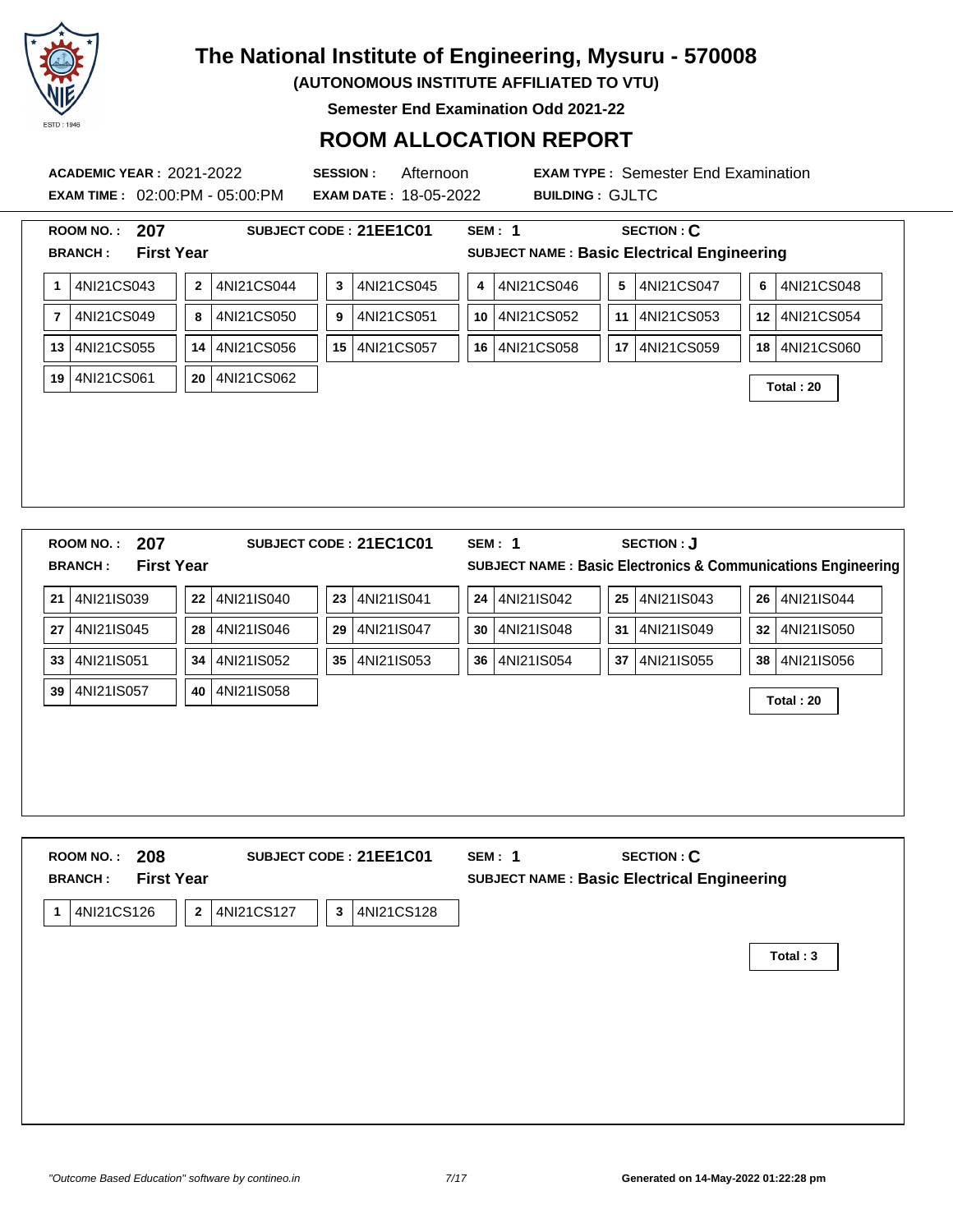

**(AUTONOMOUS INSTITUTE AFFILIATED TO VTU)**

**Semester End Examination Odd 2021-22**

### **ROOM ALLOCATION REPORT**

**ACADEMIC YEAR :** 2021-2022 **SESSION :** Afternoon **EXAM TYPE :** Semester End Examination **EXAM TIME :** 02:00:PM - 05:00:PM **EXAM DATE :** 18-05-2022 **BUILDING :** GJLTC

|    | 208<br><b>ROOM NO.:</b>             |           |               |    | SUBJECT CODE: 21EE1C01 |                         | <b>SEM: 1</b>                                                 |         | <b>SECTION: D</b> |   |               |  |
|----|-------------------------------------|-----------|---------------|----|------------------------|-------------------------|---------------------------------------------------------------|---------|-------------------|---|---------------|--|
|    | <b>First Year</b><br><b>BRANCH:</b> |           |               |    |                        |                         | <b>SUBJECT NAME: Basic Electrical Engineering</b>             |         |                   |   |               |  |
| 4  | 4NI21CS063                          | ${\bf 5}$ | 4NI21CS064    | 6  | 4NI21CS065             | $\overline{\mathbf{r}}$ | 4NI21CS066                                                    | $\bf 8$ | 4NI21CS067        | 9 | 4NI21CS068    |  |
| 10 | 4NI21CS069                          |           | 11 4NI21CS070 | 12 | 4NI21CS071             |                         | 13 4NI21CS072                                                 |         | 14 4NI21CS073     |   | 15 4NI21CS074 |  |
| 16 | 4NI21CS075                          |           | 17 4NI21CS076 | 18 | 4NI21CS077             |                         | 19 4NI21CS078                                                 |         | 20 4NI21CS079     |   | Total: 17     |  |
|    |                                     |           |               |    |                        |                         |                                                               |         |                   |   |               |  |
|    |                                     |           |               |    |                        |                         |                                                               |         |                   |   |               |  |
|    |                                     |           |               |    |                        |                         |                                                               |         |                   |   |               |  |
|    |                                     |           |               |    |                        |                         |                                                               |         |                   |   |               |  |
|    |                                     |           |               |    |                        |                         |                                                               |         |                   |   |               |  |
|    |                                     |           |               |    |                        |                         |                                                               |         |                   |   |               |  |
|    |                                     |           |               |    |                        |                         |                                                               |         |                   |   |               |  |
|    |                                     |           |               |    |                        |                         |                                                               |         |                   |   |               |  |
|    | 208<br><b>ROOM NO.:</b>             |           |               |    | SUBJECT CODE: 21EC1C01 |                         | <b>SEM: 1</b>                                                 |         | <b>SECTION: J</b> |   |               |  |
|    | <b>First Year</b><br><b>BRANCH:</b> |           |               |    |                        |                         | SUBJECT NAME : Basic Electronics & Communications Engineering |         |                   |   |               |  |
|    | 21 4NI21IS059                       |           | 22 4NI21IS122 |    |                        |                         |                                                               |         |                   |   |               |  |
|    |                                     |           |               |    |                        |                         |                                                               |         |                   |   |               |  |
|    |                                     |           |               |    |                        |                         |                                                               |         |                   |   | Total: 2      |  |
|    |                                     |           |               |    |                        |                         |                                                               |         |                   |   |               |  |
|    |                                     |           |               |    |                        |                         |                                                               |         |                   |   |               |  |
|    |                                     |           |               |    |                        |                         |                                                               |         |                   |   |               |  |
|    |                                     |           |               |    |                        |                         |                                                               |         |                   |   |               |  |
|    |                                     |           |               |    |                        |                         |                                                               |         |                   |   |               |  |

|    | <b>First Year</b><br><b>BRANCH:</b> |    |            |    |            |    | <b>SUBJECT NAME: Basic Electronics &amp; Communications Engineering</b> |    |             |      |               |
|----|-------------------------------------|----|------------|----|------------|----|-------------------------------------------------------------------------|----|-------------|------|---------------|
| 23 | 4NI21IS060                          | 24 | 4NI21IS061 | 25 | 4NI21IS062 | 26 | 4NI21IS063                                                              | 27 | 4NI21IS064  | 28   | 4NI21IS065    |
| 29 | 4NI21IS066                          | 30 | 4NI21IS067 | 31 | 4NI21IS068 | 32 | 4NI21IS069                                                              | 33 | 14NI21IS070 |      | 34 4NI21IS071 |
| 35 | 4NI21IS072                          | 36 | 4NI21IS073 | 37 | 4NI21IS074 | 38 | 4NI21IS075                                                              | 39 | 14NI21IS076 | 40 l | 4NI21IS077    |
|    |                                     |    |            |    |            |    |                                                                         |    |             |      | Total: 18     |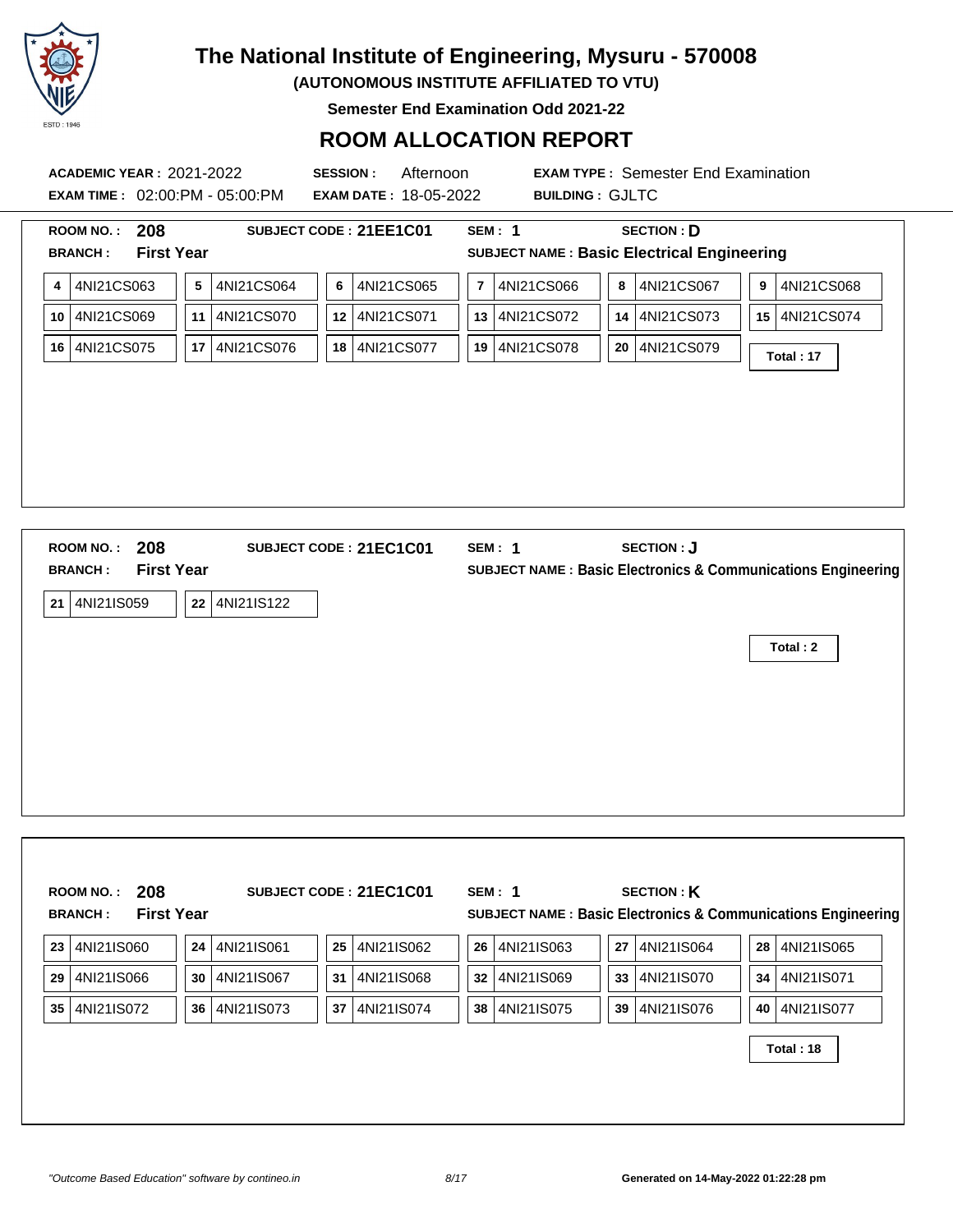

**(AUTONOMOUS INSTITUTE AFFILIATED TO VTU)**

**Semester End Examination Odd 2021-22**

### **ROOM ALLOCATION REPORT**

**EXAM TIME :** 02:00:PM - 05:00:PM **EXAM DATE :** 18-05-2022 **BUILDING :** GJLTC

**ACADEMIC YEAR :** 2021-2022 **SESSION :** Afternoon **EXAM TYPE :** Semester End Examination

| <b>First Year</b><br><b>SUBJECT NAME: Basic Electrical Engineering</b><br><b>BRANCH:</b><br>4NI21CS080<br>4NI21CS083<br>4NI21CS084<br>4NI21CS081<br>4NI21CS082<br>5<br>6<br>4NI21CS085<br>$\mathbf{2}$<br>3<br>$\mathbf{1}$<br>4<br>4NI21CS086<br>4NI21CS087<br>4NI21CS088<br>4NI21CS089<br>4NI21CS090<br>4NI21CS091<br>$\overline{7}$<br>8<br>11<br>9<br>10<br>12 <sub>2</sub><br>4NI21CS094<br>4NI21CS095<br>4NI21CS096<br>4NI21CS092<br>4NI21CS093<br>4NI21CS097<br>13<br>14<br>15<br>16<br>17<br>18<br>4NI21CS098<br>4NI21CS099<br>19<br>20<br>Total: 20<br>210<br><b>SECTION: K</b><br><b>SEM: 1</b><br><b>ROOM NO.:</b><br>SUBJECT CODE: 21EC1C01<br><b>First Year</b><br><b>BRANCH:</b><br>4NI21IS078<br>4NI21IS081<br>4NI21IS082<br>4NI21IS083<br>4NI21IS079<br>4NI21IS080<br>25<br>26<br>21<br>23<br>24<br>22<br>4NI21IS084<br>4NI21IS085<br>4NI21IS086<br>4NI21IS087<br>4NI21IS088<br>4NI21IS089<br>27<br>28<br>29<br>31<br>32<br>30<br>4NI21IS090<br>4NI21IS091<br>35<br>4NI21IS092<br>4NI21IS093<br>4NI21IS094<br>4NI21IS095<br>33<br>34<br>36<br>37<br>38 |                                                               |  |  |  |  |  |
|------------------------------------------------------------------------------------------------------------------------------------------------------------------------------------------------------------------------------------------------------------------------------------------------------------------------------------------------------------------------------------------------------------------------------------------------------------------------------------------------------------------------------------------------------------------------------------------------------------------------------------------------------------------------------------------------------------------------------------------------------------------------------------------------------------------------------------------------------------------------------------------------------------------------------------------------------------------------------------------------------------------------------------------------------------------------|---------------------------------------------------------------|--|--|--|--|--|
|                                                                                                                                                                                                                                                                                                                                                                                                                                                                                                                                                                                                                                                                                                                                                                                                                                                                                                                                                                                                                                                                        |                                                               |  |  |  |  |  |
|                                                                                                                                                                                                                                                                                                                                                                                                                                                                                                                                                                                                                                                                                                                                                                                                                                                                                                                                                                                                                                                                        |                                                               |  |  |  |  |  |
|                                                                                                                                                                                                                                                                                                                                                                                                                                                                                                                                                                                                                                                                                                                                                                                                                                                                                                                                                                                                                                                                        |                                                               |  |  |  |  |  |
|                                                                                                                                                                                                                                                                                                                                                                                                                                                                                                                                                                                                                                                                                                                                                                                                                                                                                                                                                                                                                                                                        |                                                               |  |  |  |  |  |
|                                                                                                                                                                                                                                                                                                                                                                                                                                                                                                                                                                                                                                                                                                                                                                                                                                                                                                                                                                                                                                                                        |                                                               |  |  |  |  |  |
|                                                                                                                                                                                                                                                                                                                                                                                                                                                                                                                                                                                                                                                                                                                                                                                                                                                                                                                                                                                                                                                                        |                                                               |  |  |  |  |  |
|                                                                                                                                                                                                                                                                                                                                                                                                                                                                                                                                                                                                                                                                                                                                                                                                                                                                                                                                                                                                                                                                        |                                                               |  |  |  |  |  |
|                                                                                                                                                                                                                                                                                                                                                                                                                                                                                                                                                                                                                                                                                                                                                                                                                                                                                                                                                                                                                                                                        |                                                               |  |  |  |  |  |
|                                                                                                                                                                                                                                                                                                                                                                                                                                                                                                                                                                                                                                                                                                                                                                                                                                                                                                                                                                                                                                                                        |                                                               |  |  |  |  |  |
|                                                                                                                                                                                                                                                                                                                                                                                                                                                                                                                                                                                                                                                                                                                                                                                                                                                                                                                                                                                                                                                                        |                                                               |  |  |  |  |  |
|                                                                                                                                                                                                                                                                                                                                                                                                                                                                                                                                                                                                                                                                                                                                                                                                                                                                                                                                                                                                                                                                        |                                                               |  |  |  |  |  |
|                                                                                                                                                                                                                                                                                                                                                                                                                                                                                                                                                                                                                                                                                                                                                                                                                                                                                                                                                                                                                                                                        | SUBJECT NAME : Basic Electronics & Communications Engineering |  |  |  |  |  |
|                                                                                                                                                                                                                                                                                                                                                                                                                                                                                                                                                                                                                                                                                                                                                                                                                                                                                                                                                                                                                                                                        |                                                               |  |  |  |  |  |
|                                                                                                                                                                                                                                                                                                                                                                                                                                                                                                                                                                                                                                                                                                                                                                                                                                                                                                                                                                                                                                                                        |                                                               |  |  |  |  |  |
|                                                                                                                                                                                                                                                                                                                                                                                                                                                                                                                                                                                                                                                                                                                                                                                                                                                                                                                                                                                                                                                                        |                                                               |  |  |  |  |  |
| 4NI21IS096<br>4NI21IS097<br>39<br>40<br>Total: 20                                                                                                                                                                                                                                                                                                                                                                                                                                                                                                                                                                                                                                                                                                                                                                                                                                                                                                                                                                                                                      |                                                               |  |  |  |  |  |
|                                                                                                                                                                                                                                                                                                                                                                                                                                                                                                                                                                                                                                                                                                                                                                                                                                                                                                                                                                                                                                                                        |                                                               |  |  |  |  |  |
|                                                                                                                                                                                                                                                                                                                                                                                                                                                                                                                                                                                                                                                                                                                                                                                                                                                                                                                                                                                                                                                                        |                                                               |  |  |  |  |  |
|                                                                                                                                                                                                                                                                                                                                                                                                                                                                                                                                                                                                                                                                                                                                                                                                                                                                                                                                                                                                                                                                        |                                                               |  |  |  |  |  |
|                                                                                                                                                                                                                                                                                                                                                                                                                                                                                                                                                                                                                                                                                                                                                                                                                                                                                                                                                                                                                                                                        |                                                               |  |  |  |  |  |
|                                                                                                                                                                                                                                                                                                                                                                                                                                                                                                                                                                                                                                                                                                                                                                                                                                                                                                                                                                                                                                                                        |                                                               |  |  |  |  |  |
| 212<br>SUBJECT CODE: 21EE1C01<br><b>SEM: 1</b><br><b>SECTION: D</b><br><b>ROOM NO.:</b>                                                                                                                                                                                                                                                                                                                                                                                                                                                                                                                                                                                                                                                                                                                                                                                                                                                                                                                                                                                |                                                               |  |  |  |  |  |
| <b>SUBJECT NAME: Basic Electrical Engineering</b><br><b>BRANCH:</b><br><b>First Year</b>                                                                                                                                                                                                                                                                                                                                                                                                                                                                                                                                                                                                                                                                                                                                                                                                                                                                                                                                                                               |                                                               |  |  |  |  |  |
|                                                                                                                                                                                                                                                                                                                                                                                                                                                                                                                                                                                                                                                                                                                                                                                                                                                                                                                                                                                                                                                                        |                                                               |  |  |  |  |  |

**7** 4NI21CS106 **8** 4NI21CS107 **9** 4NI21CS108 **10** 4NI21CS109 **11** 4NI21CS110 **12** 4NI21CS111 **13** 4NI21CS112 **14** 4NI21CS113 **15** 4NI21CS114 **16** 4NI21CS115 **17** 4NI21CS116 **18** 4NI21CS117 **<sup>19</sup>** 4NI21CS118 **<sup>20</sup>** 4NI21CS119 **Total : 20**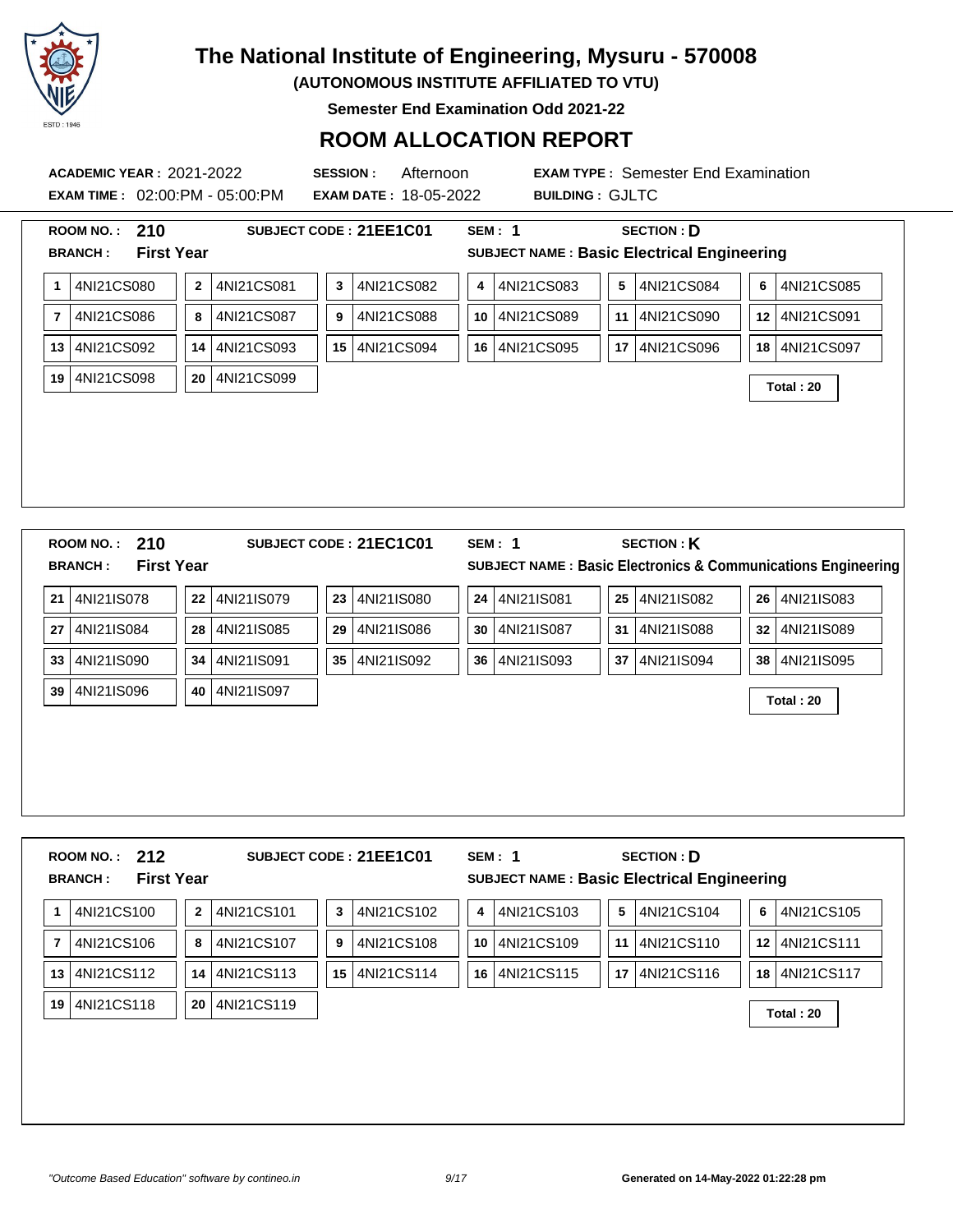

**(AUTONOMOUS INSTITUTE AFFILIATED TO VTU)**

**Semester End Examination Odd 2021-22**

### **ROOM ALLOCATION REPORT**

**ACADEMIC YEAR :** 2021-2022 **SESSION :** Afternoon **EXAM TYPE :** Semester End Examination **EXAM TIME :** 02:00:PM - 05:00:PM **EXAM DATE :** 18-05-2022 **BUILDING :** GJLTC **ROOM NO. : 212 SUBJECT CODE : 21EC1C01 SEM : 1 SECTION : K BRANCH : First Year SUBJECT NAME : Basic Electronics & Communications Engineering 21** 4NI21IS098 **22** 4NI21IS099 **23** 4NI21IS100 **24** 4NI21IS101 **25** 4NI21IS102 **26** 4NI21IS104 **27** 4NI21IS105 **28** 4NI21IS106 **29** 4NI21IS107 **30** 4NI21IS108 **31** 4NI21IS109 **32** 4NI21IS110 **33** 4NI21IS111 **34** 4NI21IS112 **35** 4NI21IS113 **36** 4NI21IS114 **37** 4NI21IS115 **38** 4NI21IS116 **<sup>39</sup>** 4NI21IS117 **<sup>40</sup>** 4NI21IS118 **Total : 20 ROOM NO. : 213 SUBJECT CODE : 21EE1C01 SEM : 1 SECTION : D BRANCH : First Year SUBJECT NAME : Basic Electrical Engineering 1** 4NI21CS120 **2** 4NI21CS121 **3** 4NI21CS122 **4** 4NI21CS124 **5** 4NI21CS125 **6** 4NI21CS129

|  |                     |  |  |        |  |                                                         | Total: 6 |  |
|--|---------------------|--|--|--------|--|---------------------------------------------------------|----------|--|
|  |                     |  |  |        |  |                                                         |          |  |
|  |                     |  |  |        |  |                                                         |          |  |
|  |                     |  |  |        |  |                                                         |          |  |
|  |                     |  |  |        |  |                                                         |          |  |
|  |                     |  |  |        |  |                                                         |          |  |
|  | $S = S + S + S + S$ |  |  | ------ |  | $\sim$ $\sim$ $\sim$ $\sim$ $\sim$ $\sim$ $\sim$ $\sim$ |          |  |

| 213<br><b>ROOM NO.:</b><br><b>First Year</b><br><b>BRANCH:</b> | SUBJECT CODE: 21EE1C01               | <b>SECTION: E</b><br>SEM: 1<br>SUBJECT NAME : Basic Electrical Engineering |                  |
|----------------------------------------------------------------|--------------------------------------|----------------------------------------------------------------------------|------------------|
| 4NI20EC018<br>7                                                | 4NI21EC001<br>4NI21EC002<br>8<br>9   | 4NI21EC003<br>4NI21EC004<br>10 <sup>°</sup><br>11                          | 4NI21EC005<br>12 |
| 4NI21EC006<br>13                                               | 4NI21EC008<br>4NI21EC007<br>15<br>14 | 4NI21EC009<br>4NI21EC010<br>16<br>17 <sup>1</sup>                          | 4NI21EC011<br>18 |
| 4NI21EC012<br>19                                               | 4NI21EC013<br>20                     |                                                                            | Total: 14        |
|                                                                |                                      |                                                                            |                  |
|                                                                |                                      |                                                                            |                  |
|                                                                |                                      |                                                                            |                  |
|                                                                |                                      |                                                                            |                  |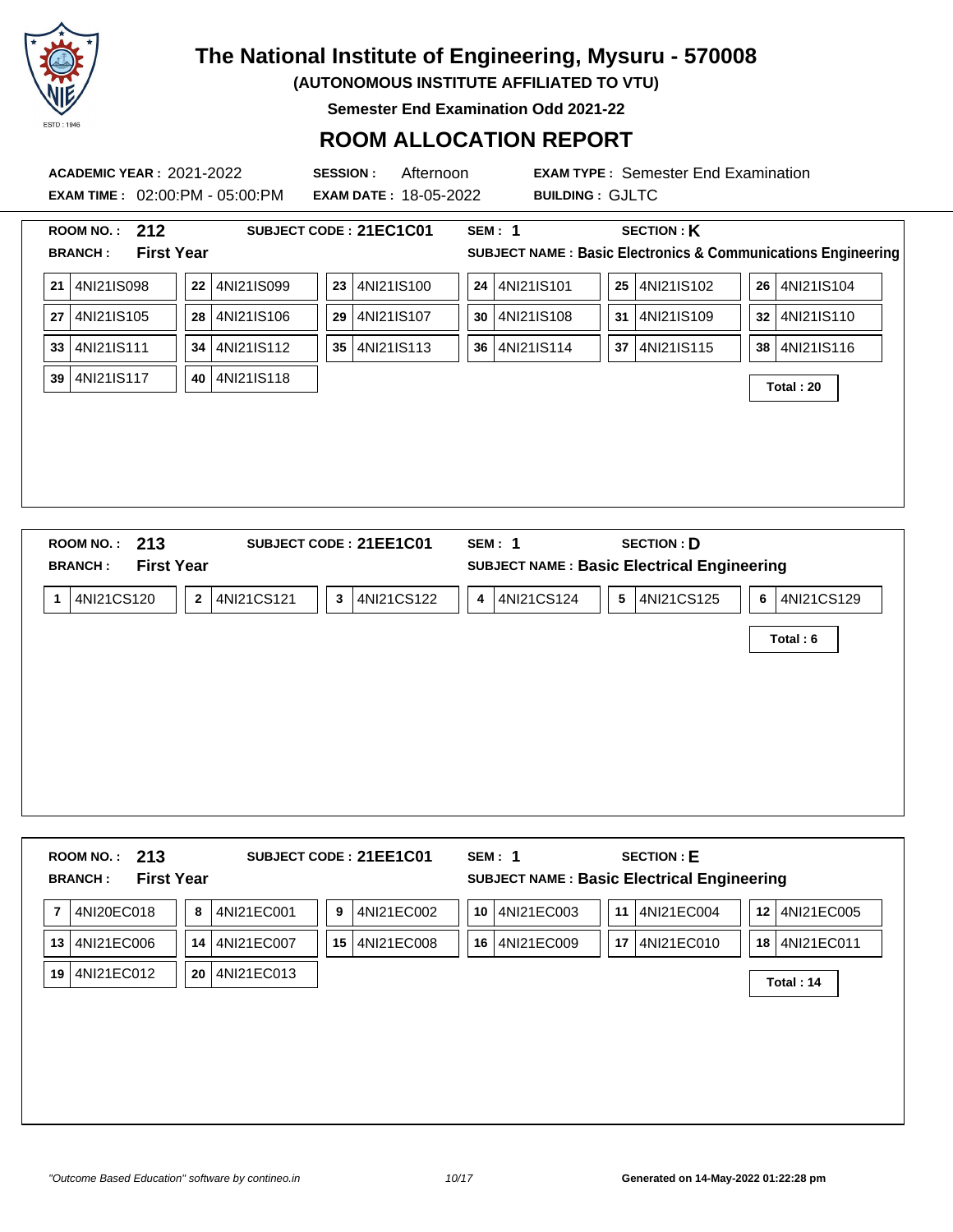

**(AUTONOMOUS INSTITUTE AFFILIATED TO VTU)**

**Semester End Examination Odd 2021-22**

| ROOM NO.: 213<br><b>BRANCH:</b> | <b>First Year</b> |                                | SUBJECT CODE: 21EC1C01 | <b>SEM: 1</b>    |                 | <b>SECTION: K</b>                           | SUBJECT NAME : Basic Electronics & Communications Engineering           |
|---------------------------------|-------------------|--------------------------------|------------------------|------------------|-----------------|---------------------------------------------|-------------------------------------------------------------------------|
| 21 4NI21IS119                   |                   | 22 4NI21IS120                  | 23 4NI21IS121          |                  | 24 4NI21IS123   |                                             |                                                                         |
|                                 |                   |                                |                        |                  |                 |                                             | Total: 4                                                                |
|                                 |                   |                                |                        |                  |                 |                                             |                                                                         |
|                                 |                   |                                |                        |                  |                 |                                             |                                                                         |
|                                 |                   |                                |                        |                  |                 |                                             |                                                                         |
|                                 |                   |                                |                        |                  |                 |                                             |                                                                         |
|                                 |                   |                                |                        |                  |                 |                                             |                                                                         |
|                                 |                   |                                |                        |                  |                 |                                             |                                                                         |
| ROOM NO.: 213<br><b>BRANCH:</b> | <b>First Year</b> |                                | SUBJECT CODE: 21EC1C01 |                  | <b>SEM: 1</b>   | <b>SECTION: L</b>                           | <b>SUBJECT NAME: Basic Electronics &amp; Communications Engineering</b> |
| 4NI21ME001<br>25                |                   | 26<br>4NI21ME002               | 27                     | 4NI21ME003<br>28 | 4NI21ME004      | 29 4NI21ME005                               | 30 4NI21ME006                                                           |
| 4NI21ME007<br>31                |                   | 4NI21ME008<br>32               | 33                     | 4NI21ME009<br>34 | 4NI21ME010      | 35   4NI21ME011                             | 36   4NI21ME012                                                         |
| 4NI21ME013<br>37                |                   | 38<br>4NI21ME014               | 39                     | 4NI21ME015       | 40   4NI21ME017 |                                             | Total: 16                                                               |
|                                 |                   |                                |                        |                  |                 |                                             |                                                                         |
|                                 |                   |                                |                        |                  |                 |                                             |                                                                         |
|                                 |                   |                                |                        |                  |                 |                                             |                                                                         |
|                                 |                   |                                |                        |                  |                 |                                             |                                                                         |
|                                 |                   |                                |                        |                  |                 |                                             |                                                                         |
| ROOM NO.: $214$                 |                   |                                | SUBJECT CODE: 21EE1C01 |                  | <b>SEM: 1</b>   | <b>SECTION: E</b>                           |                                                                         |
| <b>BRANCH:</b>                  | <b>First Year</b> |                                |                        |                  |                 | SUBJECT NAME : Basic Electrical Engineering |                                                                         |
| 4NI21EC014<br>1                 |                   | 4NI21EC015<br>$\boldsymbol{2}$ | $\mathbf 3$            | 4NI21EC016<br>4  | 4NI21EC017      | 4NI21EC018<br>5                             | 4NI21EC019<br>6                                                         |
| 4NI21EC021<br>7                 |                   | 4NI21EC022<br>8                | 9                      | 4NI21EC023<br>10 | 4NI21EC024      | 11 4NI21EC025                               | 12 4NI21EC026                                                           |
|                                 |                   | 4NI21EC028<br>14               | 15                     | 4NI21EC029       | 16 4NI21EC030   | 4NI21EC032<br>17 <sub>2</sub>               | 18 4NI21EC033                                                           |
| 4NI21EC027<br>13                |                   |                                |                        |                  |                 |                                             |                                                                         |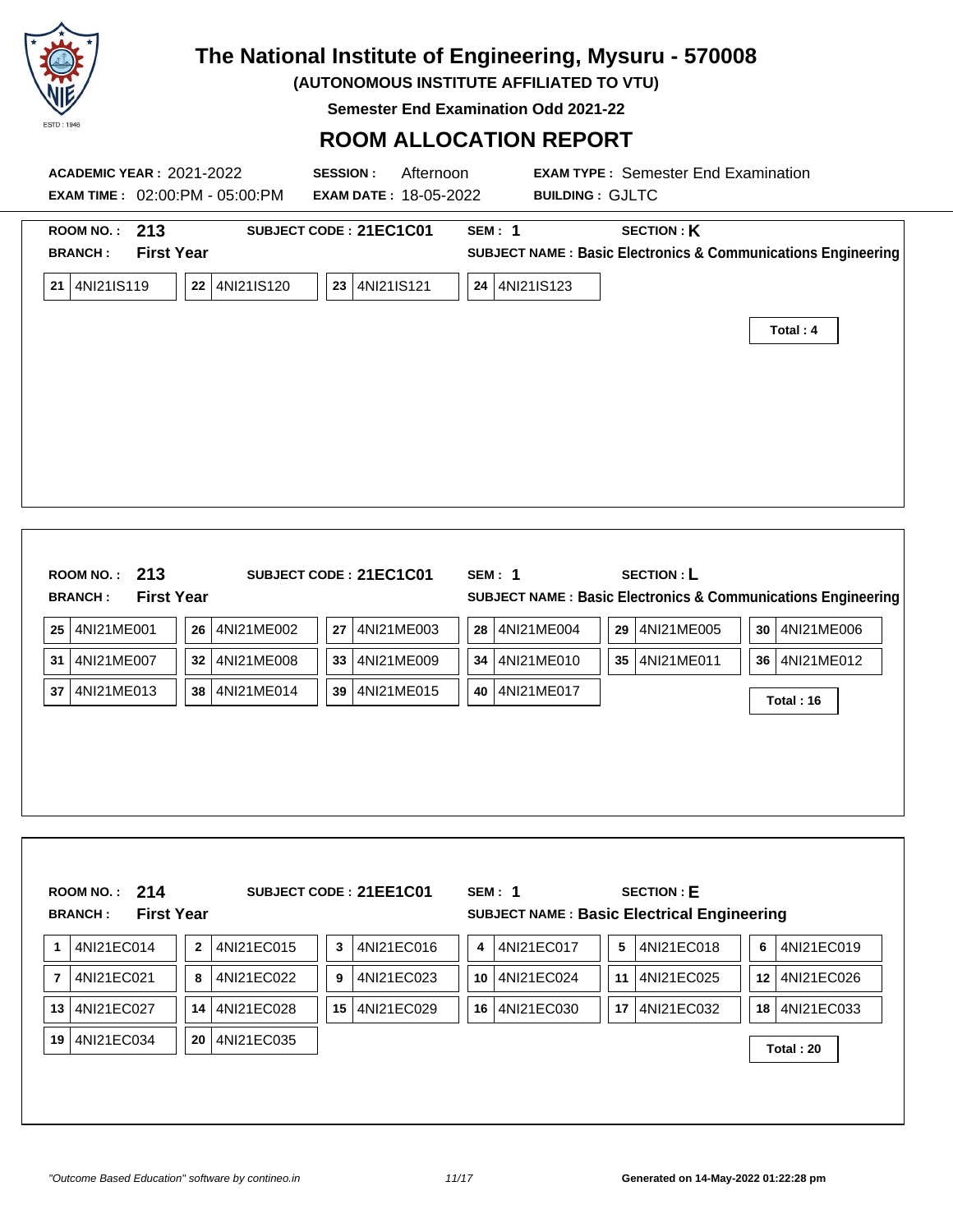

**(AUTONOMOUS INSTITUTE AFFILIATED TO VTU)**

**Semester End Examination Odd 2021-22**

### **ROOM ALLOCATION REPORT**

| <b>ACADEMIC YEAR: 2021-2022</b><br><b>EXAM TIME: 02:00:PM - 05:00:PM</b> | <b>SESSION:</b><br>Afternoon<br><b>EXAM DATE: 18-05-2022</b> |                  | <b>EXAM TYPE: Semester End Examination</b><br><b>BUILDING: GJLTC</b> |                                                                         |
|--------------------------------------------------------------------------|--------------------------------------------------------------|------------------|----------------------------------------------------------------------|-------------------------------------------------------------------------|
| ROOM NO.: 214                                                            | SUBJECT CODE: 21EC1C01                                       | <b>SEM: 1</b>    | <b>SECTION: L</b>                                                    |                                                                         |
| <b>BRANCH:</b><br><b>First Year</b>                                      |                                                              |                  |                                                                      | <b>SUBJECT NAME: Basic Electronics &amp; Communications Engineering</b> |
| 4NI21ME018<br>4NI21ME019<br>22<br>21                                     | 4NI21ME020<br>23                                             | 4NI21ME021<br>24 | 4NI21ME022<br>25                                                     | 26 4NI21ME023                                                           |
| 4NI21ME024<br>4NI21ME025<br>28<br>27                                     | 4NI21ME026<br>29                                             | 4NI21ME027<br>30 | 31<br>4NI21ME028                                                     | 32 4NI21ME029                                                           |
| 4NI21ME030<br>34<br>4NI21ME031<br>33 <sup>1</sup>                        | 4NI21ME032<br>35 <sup>1</sup>                                | 4NI21ME033<br>36 | 37<br>4NI21ME034                                                     | 38   4NI21ME035                                                         |
| 4NI21ME036<br>40<br>4NI21ME038<br>39                                     |                                                              |                  |                                                                      | Total: 20                                                               |
|                                                                          |                                                              |                  |                                                                      |                                                                         |
|                                                                          |                                                              |                  |                                                                      |                                                                         |
|                                                                          |                                                              |                  |                                                                      |                                                                         |
|                                                                          |                                                              |                  |                                                                      |                                                                         |
|                                                                          |                                                              |                  |                                                                      |                                                                         |
| ROOM NO.: 215                                                            | SUBJECT CODE: 21EE1C01                                       | SEM: 1           | <b>SECTION: E</b>                                                    |                                                                         |
| <b>First Year</b><br><b>BRANCH:</b>                                      |                                                              |                  | SUBJECT NAME : Basic Electrical Engineering                          |                                                                         |
| 4NI21EC037<br>4NI21EC036<br>$\bf{2}$<br>1                                | $\mathbf 3$<br>4NI21EC038                                    | 4NI21EC039<br>4  | 4NI21EC040<br>5                                                      | 4NI21EC041<br>6                                                         |
| 4NI21EC042<br>8<br>4NI21EC043<br>$\overline{\mathbf{r}}$                 | 4NI21EC044<br>9                                              | 4NI21EC045<br>10 | 11<br>4NI21EC046                                                     | 12 4NI21EC047                                                           |
| 13 4NI21EC048<br>4NI21EC049<br>14                                        | 15<br>4NI21EC050                                             | 16 4NI21EC051    | 17 4NI21EC052                                                        | 18 4NI21EC053                                                           |
| 4NI21EC054<br>20<br>4NI21EC055<br>19                                     |                                                              |                  |                                                                      | Total: 20                                                               |
|                                                                          |                                                              |                  |                                                                      |                                                                         |
|                                                                          |                                                              |                  |                                                                      |                                                                         |
|                                                                          |                                                              |                  |                                                                      |                                                                         |
|                                                                          |                                                              |                  |                                                                      |                                                                         |

**21** 4NI21ME039 **22** 4NI21ME040 **23** 4NI21ME041 **24** 4NI21ME042 **25** 4NI21ME043 **26** 4NI21ME044 **27** 4NI21ME045 **28** 4NI21ME046 **29** 4NI21ME047 **30** 4NI21ME048 **31** 4NI21ME049 **32** 4NI21ME050 **<sup>33</sup>** 4NI21ME051 **<sup>34</sup>** 4NI21ME052 **Total : 14**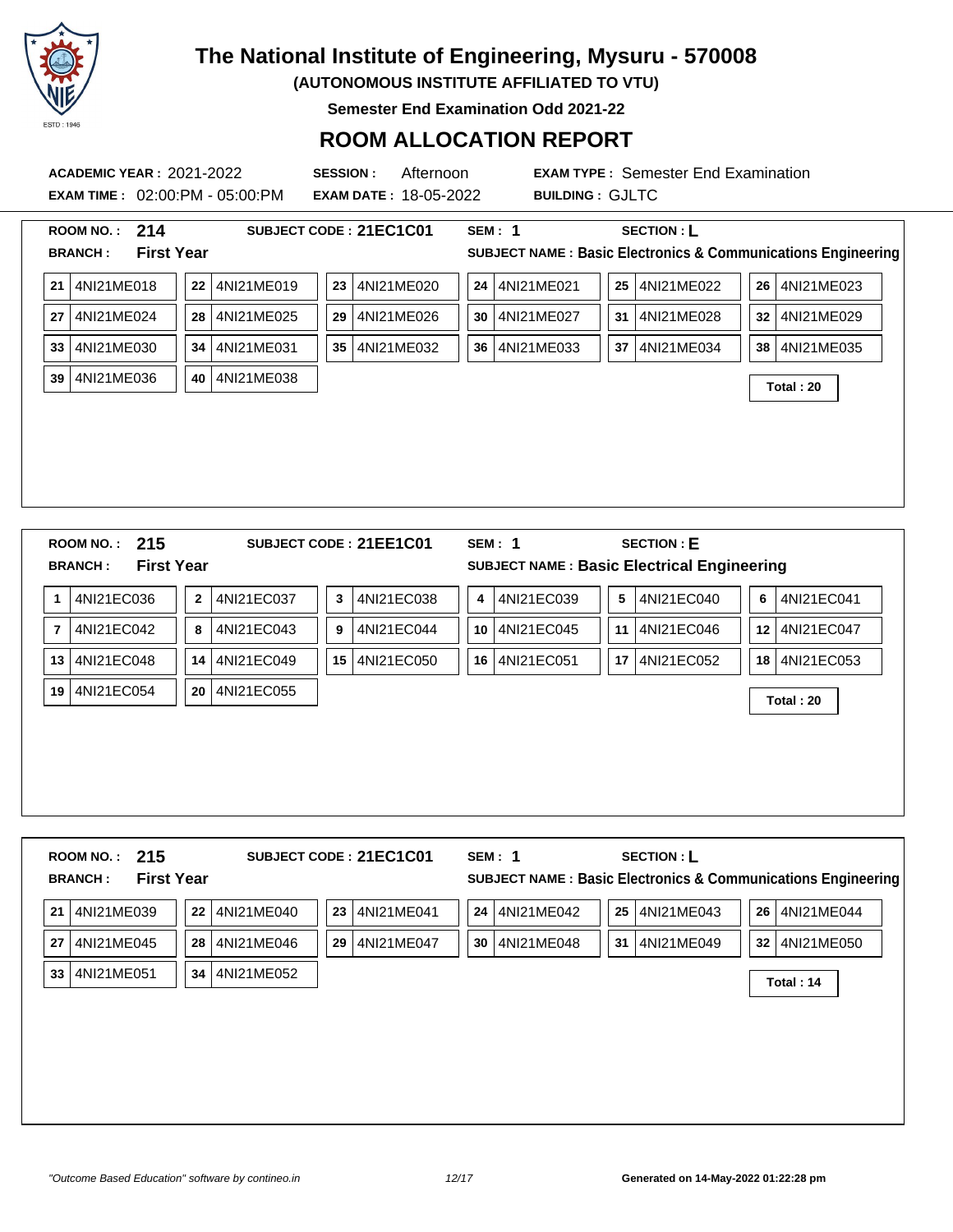

**(AUTONOMOUS INSTITUTE AFFILIATED TO VTU)**

**Semester End Examination Odd 2021-22**

| <b>ACADEMIC YEAR: 2021-2022</b><br><b>EXAM TIME: 02:00:PM - 05:00:PM</b> | <b>SESSION:</b><br>Afternoon<br><b>EXAM DATE: 18-05-2022</b> | <b>BUILDING: GJLTC</b> | <b>EXAM TYPE: Semester End Examination</b>                              |                                                                         |
|--------------------------------------------------------------------------|--------------------------------------------------------------|------------------------|-------------------------------------------------------------------------|-------------------------------------------------------------------------|
| ROOM NO.:<br>215<br><b>First Year</b><br><b>BRANCH:</b>                  | SUBJECT CODE: 21EC1C01                                       | SEM: 1                 | <b>SECTION: M</b>                                                       | <b>SUBJECT NAME: Basic Electronics &amp; Communications Engineering</b> |
| 35<br>4NI21ME053<br>4NI21ME055<br>36                                     | 4NI21ME056<br>37                                             | 4NI21ME057<br>38       | 39   4NI21ME058                                                         | 4NI21ME059<br>40 l<br>Total: 6                                          |
|                                                                          |                                                              |                        |                                                                         |                                                                         |
|                                                                          |                                                              |                        |                                                                         |                                                                         |
|                                                                          |                                                              |                        |                                                                         |                                                                         |
| 304<br>ROOM NO.:<br><b>First Year</b><br><b>RRANCH</b>                   | SUBJECT CODE: 21EE1C01                                       | SEM: 1                 | <b>SECTION: E</b><br><b>SUBJECT NAME · Basic Electrical Engineering</b> |                                                                         |

| <b>First Year</b><br><b>BRANCH:</b> |                              |                            |                 | <b>SUBJECT NAME: Basic Electrical Engineering</b> |                 |
|-------------------------------------|------------------------------|----------------------------|-----------------|---------------------------------------------------|-----------------|
| 4NI21EC056<br>1                     | 4NI21EC057<br>$\overline{2}$ | 4NI21EC058<br>$\mathbf{3}$ | 4NI21EC059<br>4 | 4NI21EC060<br>5                                   | 4NI21EC122<br>6 |
| 4NI21EC124<br>$\overline{7}$        |                              |                            |                 |                                                   | Total: 7        |
|                                     |                              |                            |                 |                                                   |                 |
|                                     |                              |                            |                 |                                                   |                 |
|                                     |                              |                            |                 |                                                   |                 |
|                                     |                              |                            |                 |                                                   |                 |

| 4NI21EC061<br>4NI21EC062<br>4NI21EC063<br>4NI21EC064<br>4NI21EC065<br>11<br>12<br>8<br>9<br>10<br>13 <sup>1</sup>   | 4NI21EC066 |
|---------------------------------------------------------------------------------------------------------------------|------------|
|                                                                                                                     |            |
| 4NI21EC067<br>4NI21EC070<br>4NI21EC071<br>15<br>4NI21EC068<br>4NI21EC069<br>17<br>19 <sup>1</sup><br>16<br>18<br>14 | 4NI21EC072 |
| 4NI21EC073<br>20<br>Total: 13                                                                                       |            |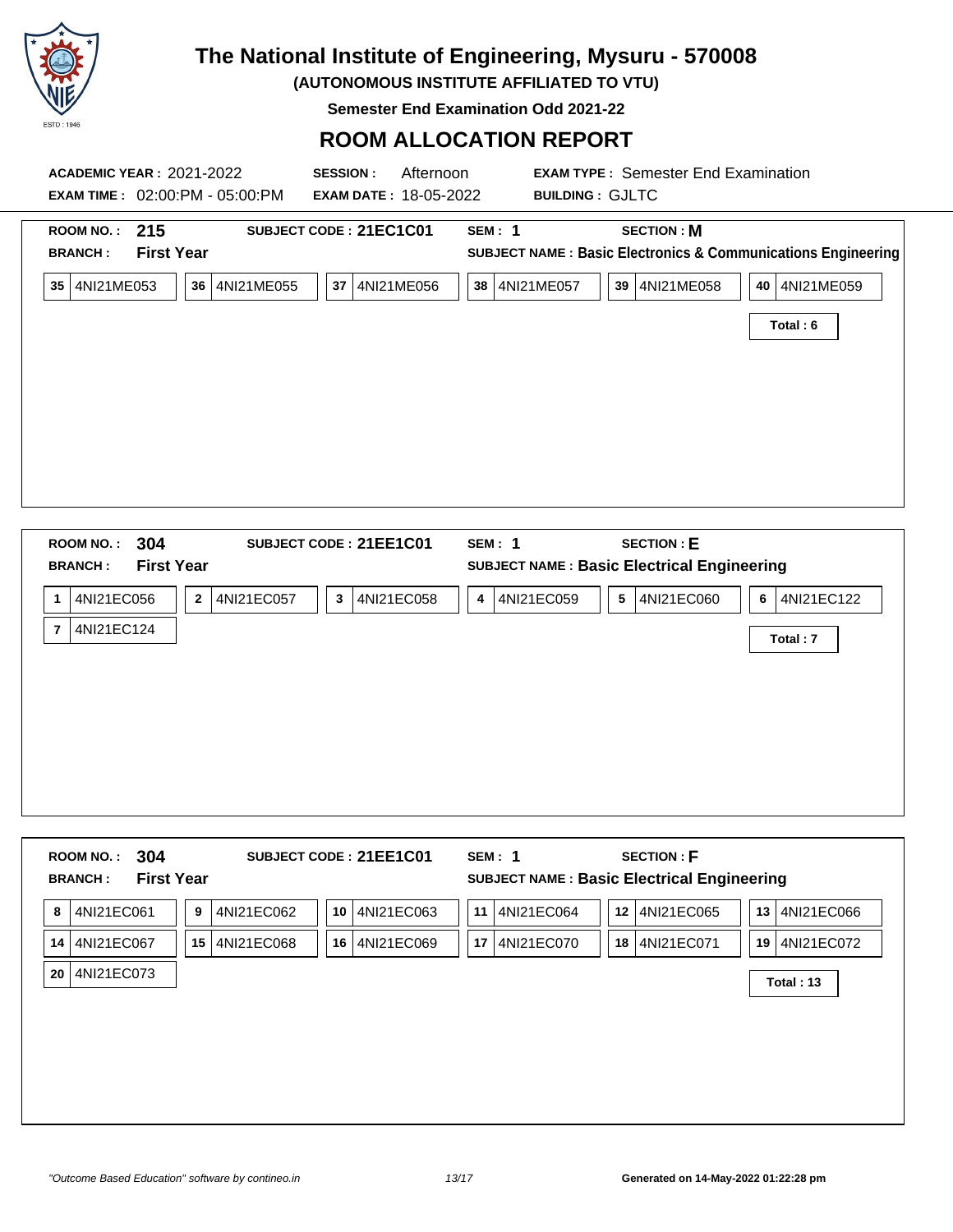

**(AUTONOMOUS INSTITUTE AFFILIATED TO VTU)**

**Semester End Examination Odd 2021-22**

### **ROOM ALLOCATION REPORT**

**ACADEMIC YEAR :** 2021-2022 **SESSION :** Afternoon **EXAM TYPE :** Semester End Examination **EXAM TIME :** 02:00:PM - 05:00:PM **EXAM DATE :** 18-05-2022 **BUILDING :** GJLTC **ROOM NO. : 304 SUBJECT CODE : 21EC1C01 SEM : 1 SECTION : M BRANCH : First Year SUBJECT NAME : Basic Electronics & Communications Engineering 21** 4NI21ME060 **22** 4NI21ME061 **23** 4NI21ME062 **24** 4NI21ME063 **25** 4NI21ME064 **26** 4NI21ME065 **27** 4NI21ME066 **28** 4NI21ME067 **29** 4NI21ME069 **30** 4NI21ME070 **31** 4NI21ME071 **32** 4NI21ME072 **33** 4NI21ME073 **34** 4NI21ME074 **35** 4NI21ME075 **36** 4NI21ME076 **37** 4NI21ME077 **38** 4NI21ME078 **<sup>39</sup>** 4NI21ME079 **<sup>40</sup>** 4NI21ME080 **Total : 20 ROOM NO. : 305 SUBJECT CODE : 21EE1C01 SEM : 1 SECTION : F BRANCH : First Year SUBJECT NAME : Basic Electrical Engineering 1** 4NI21EC074 **2** 4NI21EC075 **3** 4NI21EC076 **4** 4NI21EC077 **5** 4NI21EC078 **6** 4NI21EC079 **7** 4NI21EC080 **8** 4NI21EC081 **9** 4NI21EC082 **10** 4NI21EC083 **11** 4NI21EC084 **12** 4NI21EC085 **13** 4NI21EC086 **14** 4NI21EC087 **15** 4NI21EC088 **16** 4NI21EC089 **17** 4NI21EC090 **18** 4NI21EC091 **<sup>19</sup>** 4NI21EC092 **<sup>20</sup>** 4NI21EC093 **Total : 20**

| 305<br><b>ROOM NO.:</b><br><b>First Year</b><br><b>BRANCH:</b> |                  | SUBJECT CODE: 21EC1C01 | SEM: 1           | <b>SECTION: M</b> | SUBJECT NAME : Basic Electronics & Communications Engineering |
|----------------------------------------------------------------|------------------|------------------------|------------------|-------------------|---------------------------------------------------------------|
| 4NI21ME081<br>21                                               | 22<br>4NI21ME082 | 23<br>4NI21ME084       | 24<br>4NI21ME085 | 25<br>4NI21ME086  | 26<br>4NI21ME087                                              |
| 4NI21ME088<br>27                                               | 4NI21ME089<br>28 | 29<br>4NI21ME090       | 30<br>4NI21ME091 | 31<br>4NI21ME092  | 32<br>4NI21ME093                                              |
| 4NI21ME094<br>33                                               | 4NI21ME095<br>34 | 35<br>4NI21ME096       | 4NI21ME098<br>36 | 37<br>4NI21ME099  | 38<br>4NI21ME100                                              |
| 4NI21ME101<br>39                                               | 4NI21ME102<br>40 |                        |                  |                   | Total: 20                                                     |
|                                                                |                  |                        |                  |                   |                                                               |
|                                                                |                  |                        |                  |                   |                                                               |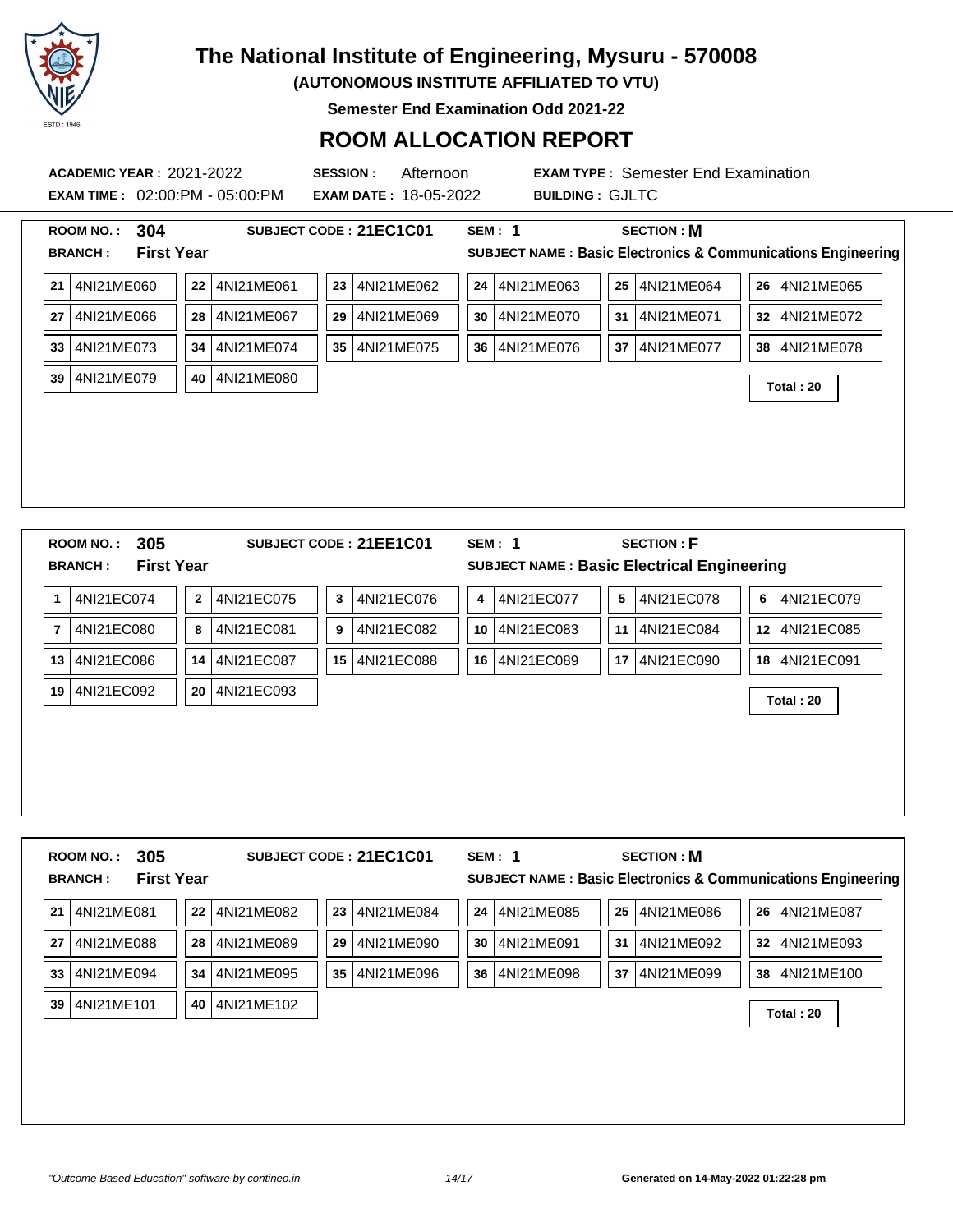

**(AUTONOMOUS INSTITUTE AFFILIATED TO VTU)**

**Semester End Examination Odd 2021-22**

### **ROOM ALLOCATION REPORT**

**ACADEMIC YEAR :** 2021-2022 **SESSION :** Afternoon **EXAM TYPE :** Semester End Examination **EXAM TIME :** 02:00:PM - 05:00:PM **EXAM DATE :** 18-05-2022 **BUILDING :** GJLTC **ROOM NO. : 306 SUBJECT CODE : 21EE1C01 SEM : 1 SECTION : F BRANCH : First Year SUBJECT NAME : Basic Electrical Engineering 1** 4NI21EC094 **2** 4NI21EC095 **3** 4NI21EC096 **4** 4NI21EC097 **5** 4NI21EC098 **6** 4NI21EC099 **7** 4NI21EC100 **8** 4NI21EC101 **9** 4NI21EC102 **10** 4NI21EC103 **11** 4NI21EC104 **12** 4NI21EC105 **13** 4NI21EC106 **14** 4NI21EC107 **15** 4NI21EC108 **16** 4NI21EC109 **17** 4NI21EC111 **18** 4NI21EC112 **<sup>19</sup>** 4NI21EC113 **<sup>20</sup>** 4NI21EC114 **Total : 20 ROOM NO. : 306 SUBJECT CODE : 21EC1C01 SEM : 1 SECTION : M BRANCH : First Year SUBJECT NAME : Basic Electronics & Communications Engineering 21** 4NI21ME103 **22** 4NI21ME153 **Total : 2**

|    | 306<br><b>ROOM NO.:</b><br><b>First Year</b><br><b>BRANCH:</b> |    |            |    | SUBJECT CODE: 21EC1C01 | SEM: 1        |                 | <b>SECTION: N</b> |                 | <b>SUBJECT NAME: Basic Electronics &amp; Communications Engineering</b> |
|----|----------------------------------------------------------------|----|------------|----|------------------------|---------------|-----------------|-------------------|-----------------|-------------------------------------------------------------------------|
| 23 | 4NI21ME104                                                     | 24 | 4NI21ME105 | 25 | 14NI21ME106            | 26 4NI21ME107 | <b>27</b> l     | 4NI21ME108        | 28 <sup>1</sup> | 4NI21ME109                                                              |
| 29 | 4NI21ME110                                                     | 30 | 4NI21ME111 | 31 | 4NI21ME112             | 32 4NI21ME113 | 33 <sup>1</sup> | 4NI21ME114        |                 | 34 4NI21ME115                                                           |
| 35 | 4NI21ME116                                                     | 36 | 4NI21ME117 | 37 | 4NI21ME118             | 38 4NI21ME119 | 39 l            | 4NI21ME120        | 40 l            | 4NI21ME122                                                              |
|    |                                                                |    |            |    |                        |               |                 |                   |                 | Total: 18                                                               |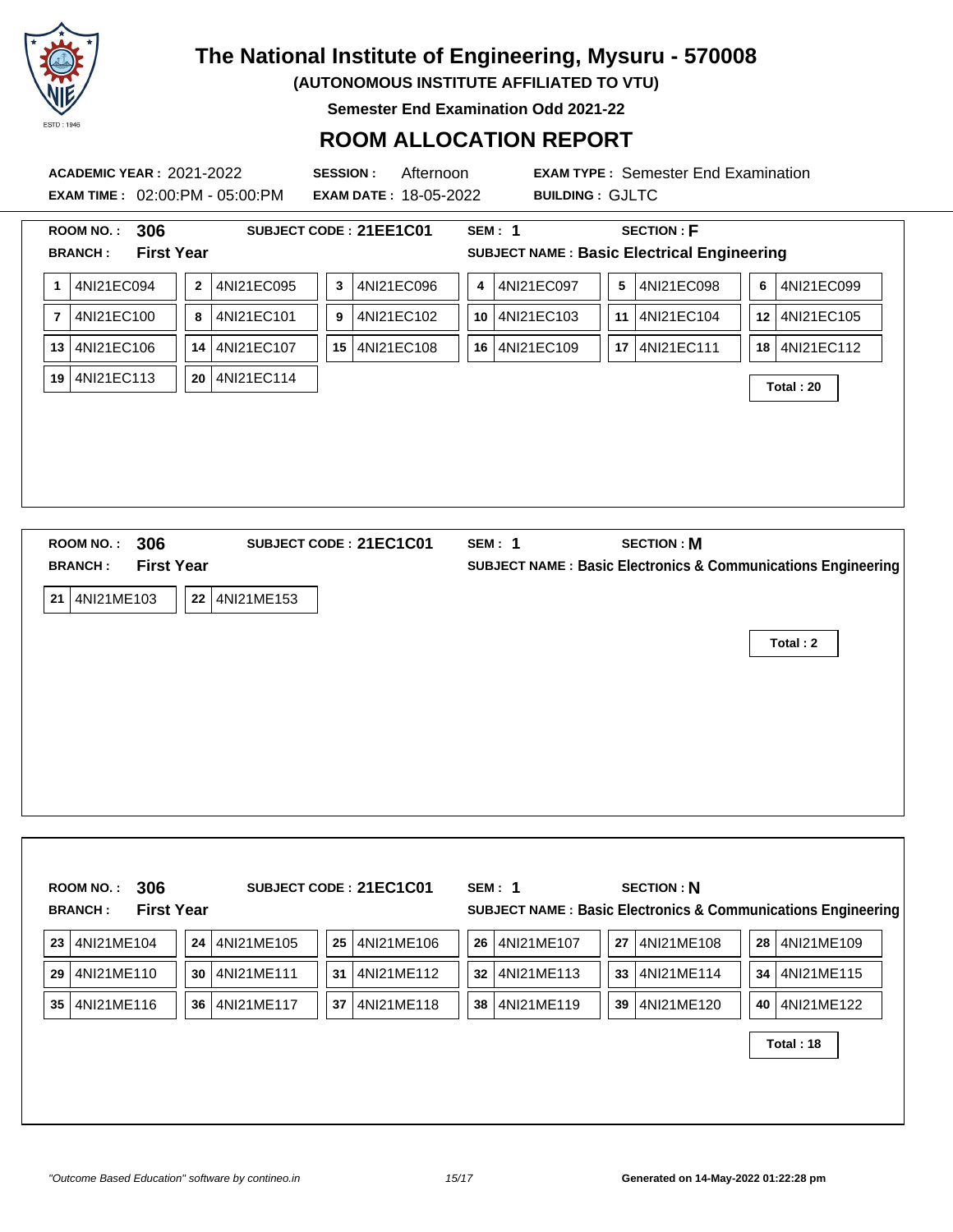

**(AUTONOMOUS INSTITUTE AFFILIATED TO VTU)**

**Semester End Examination Odd 2021-22**

| <b>ACADEMIC YEAR: 2021-2022</b><br><b>EXAM TIME : 02:00:PM - 05:00:PM</b>                                         |                                                   | Afternoon<br><b>SESSION:</b><br><b>EXAM DATE: 18-05-2022</b> |                                                        | <b>EXAM TYPE: Semester End Examination</b><br><b>BUILDING: GJLTC</b>                   |                                                  |
|-------------------------------------------------------------------------------------------------------------------|---------------------------------------------------|--------------------------------------------------------------|--------------------------------------------------------|----------------------------------------------------------------------------------------|--------------------------------------------------|
| 307<br><b>ROOM NO.:</b><br><b>First Year</b><br><b>BRANCH:</b><br>4NI21EC115<br>1<br>4NI21EC121<br>$\overline{7}$ | 4NI21EC116<br>$\boldsymbol{2}$<br>4NI21EC125<br>8 | SUBJECT CODE: 21EE1C01<br>4NI21EC117<br>$\mathbf{3}$         | <b>SEM: 1</b><br>4NI21EC118<br>$\overline{\mathbf{4}}$ | <b>SECTION: F</b><br><b>SUBJECT NAME: Basic Electrical Engineering</b><br>5 4NI21EC119 | 4NI21EC120<br>6<br>Total: 8                      |
| 307<br><b>ROOM NO.:</b>                                                                                           |                                                   | SUBJECT CODE: 21EE1C01                                       | <b>SEM: 1</b>                                          | <b>SECTION: G</b>                                                                      |                                                  |
| <b>First Year</b><br><b>BRANCH:</b><br>4NI21IP001<br>9<br>15 4NI21IP007                                           | 10<br>4NI21IP002<br>4NI21IP008<br>16              | 4NI21IP003<br>11<br>17 4NI21IP009                            | 12 4NI21IP004<br>18 4NI21IP010                         | SUBJECT NAME : Basic Electrical Engineering<br>13 4NI21IP005<br>19 4NI21IP012          | 4NI21IP006<br>14<br>20   4NI21IP013<br>Total: 12 |

|    | ROOM NO.:      | 307               |            | SUBJECT CODE: 21EC1C01 | SEM: 1                                                        | <b>SECTION: N</b> |                  |  |
|----|----------------|-------------------|------------|------------------------|---------------------------------------------------------------|-------------------|------------------|--|
|    | <b>BRANCH:</b> | <b>First Year</b> |            |                        | SUBJECT NAME : Basic Electronics & Communications Engineering |                   |                  |  |
| 21 | 4NI21ME124     | 22                | 4NI21ME125 | 4NI21ME126<br>23       | 4NI21ME127<br>24                                              | 4NI21ME128<br>25  | 4NI21ME129<br>26 |  |
| 27 | 4NI21ME130     | 28                | 4NI21ME131 | 29<br>4NI21ME132       | 30<br>4NI21ME133                                              | 31<br>4NI21ME134  | 32<br>4NI21ME135 |  |
| 33 | 4NI21ME136     | 34                | 4NI21ME137 | 35<br>4NI21ME138       | 36<br>4NI21ME139                                              | 37<br>4NI21ME140  | 38<br>4NI21ME141 |  |
| 39 | 4NI21ME142     | 40                | 4NI21ME143 |                        |                                                               |                   | Total: 20        |  |
|    |                |                   |            |                        |                                                               |                   |                  |  |
|    |                |                   |            |                        |                                                               |                   |                  |  |
|    |                |                   |            |                        |                                                               |                   |                  |  |